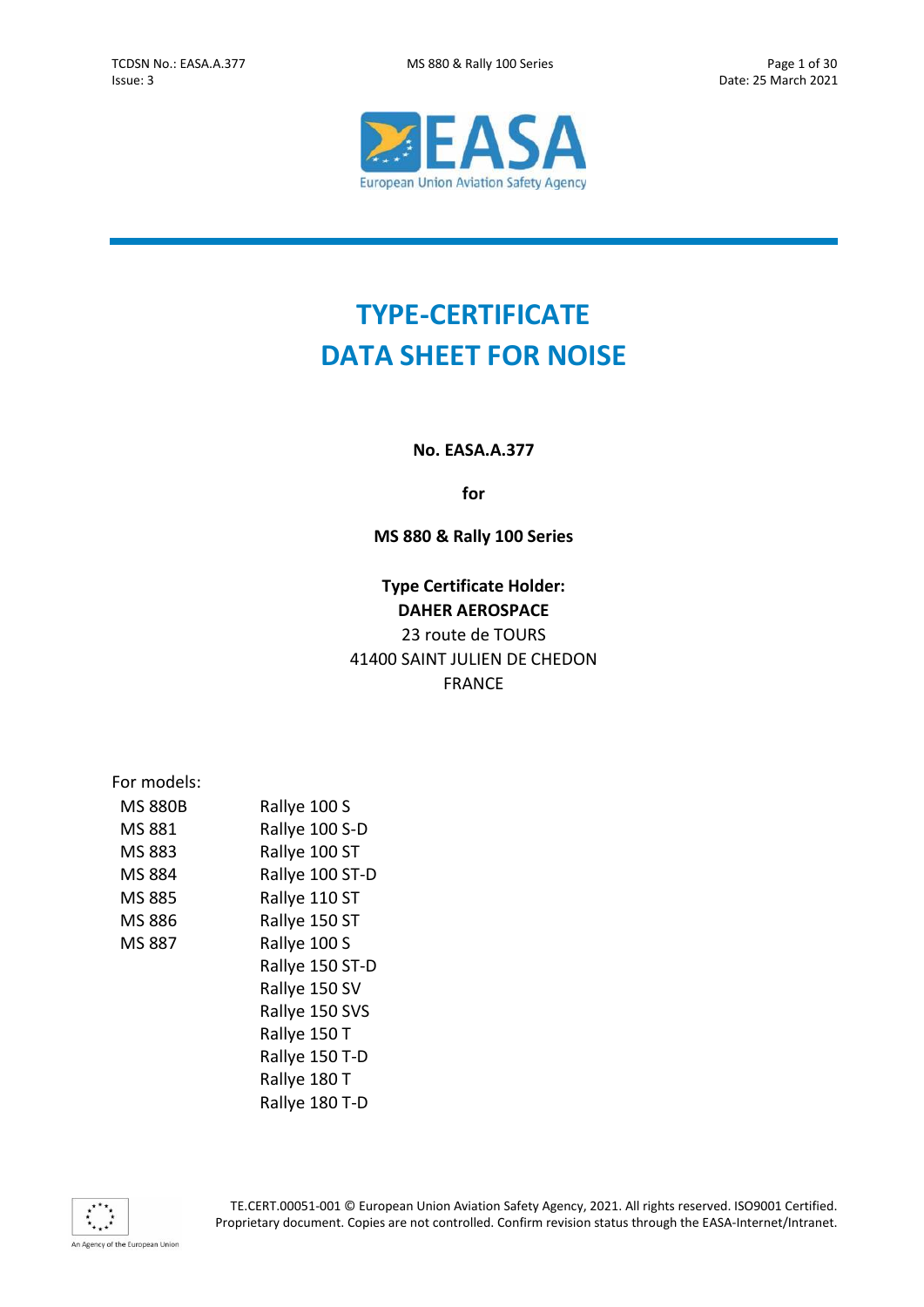## INTENTIONALLY LEFT BLANK

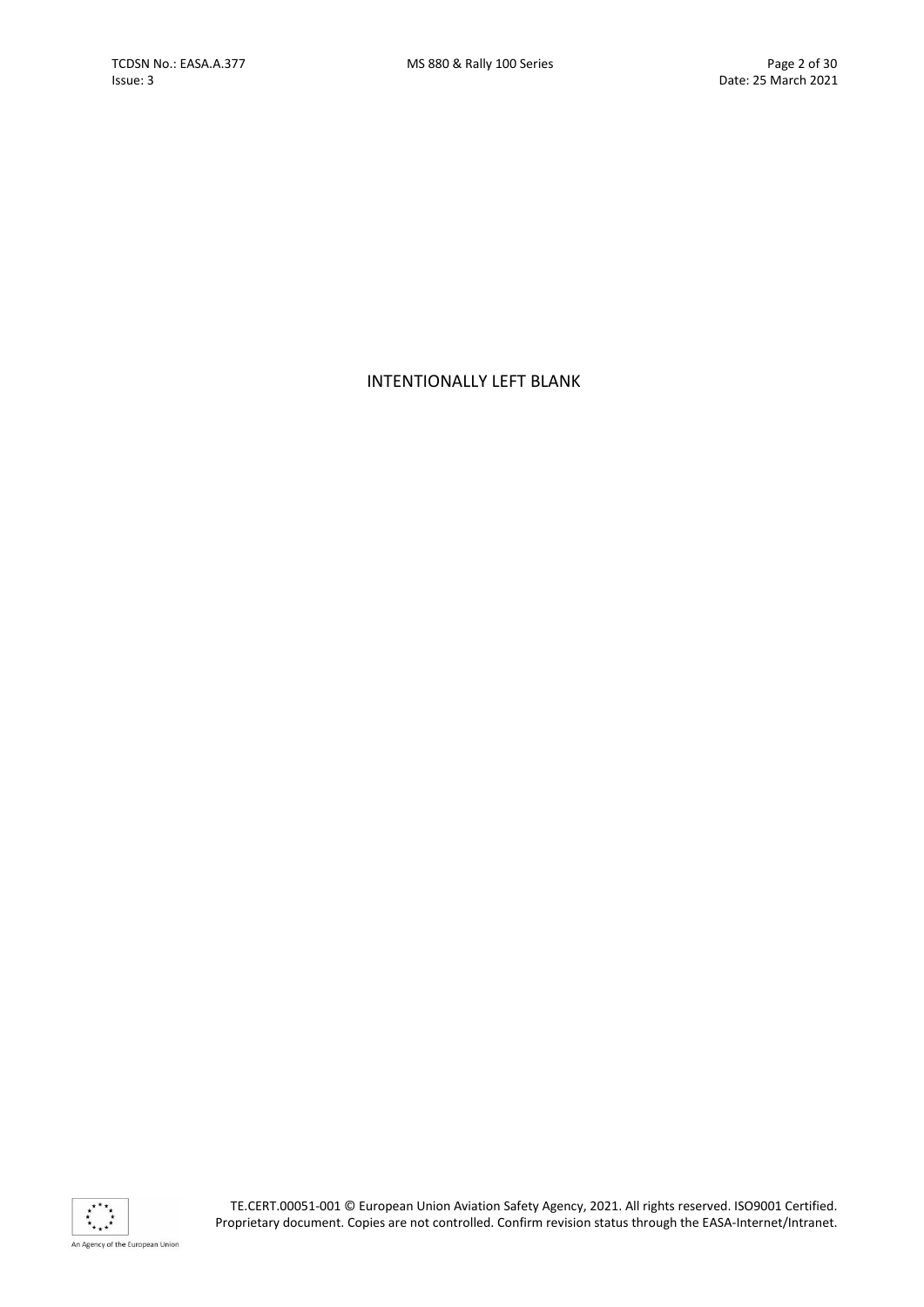| TCDSN No.: EASA.A.377<br>Issue: 3    |                             |                     |                                        |                | Page 3 of 30<br>Date: 25 March 2021 |
|--------------------------------------|-----------------------------|---------------------|----------------------------------------|----------------|-------------------------------------|
| Type Certificate Holder <sup>1</sup> | <b>DAHER AEROSPACE</b>      |                     | Aircraft Type Designation <sup>1</sup> | <b>MS 880B</b> |                                     |
| Engine Manufacturer <sup>1</sup>     | <b>Teledyne Continental</b> |                     | Engine Type Designation <sup>1</sup>   | O-200-A        |                                     |
| Noise Certification Basis            | ICAO Annex 16, Volume I     | Edition / Amendment | Chapter <sup>1</sup>                   | 6              |                                     |

| EASA<br>Propeller |                           | Propeller Type  | Additional modifications essential to meet the                                 | Maximum                            | Overflight dB(A)   |       | See  |
|-------------------|---------------------------|-----------------|--------------------------------------------------------------------------------|------------------------------------|--------------------|-------|------|
| Record No.        | Manufacturer <sup>1</sup> | Designation $1$ | requirements or needed to attain the certificated<br>noise levels <sup>1</sup> | Take-Off<br>Mass <sup>1</sup> (kg) | Level <sup>1</sup> | Limit | Note |
| C659              | <b>McCauley</b>           | 1A101/DCM6948   | <b>None</b>                                                                    | 770                                | 70.3               | 70.3  |      |
| C660              | <b>McCauley</b>           | 1A105/SCM7146   | <b>None</b>                                                                    | 770                                | 69.0               | 70.3  |      |

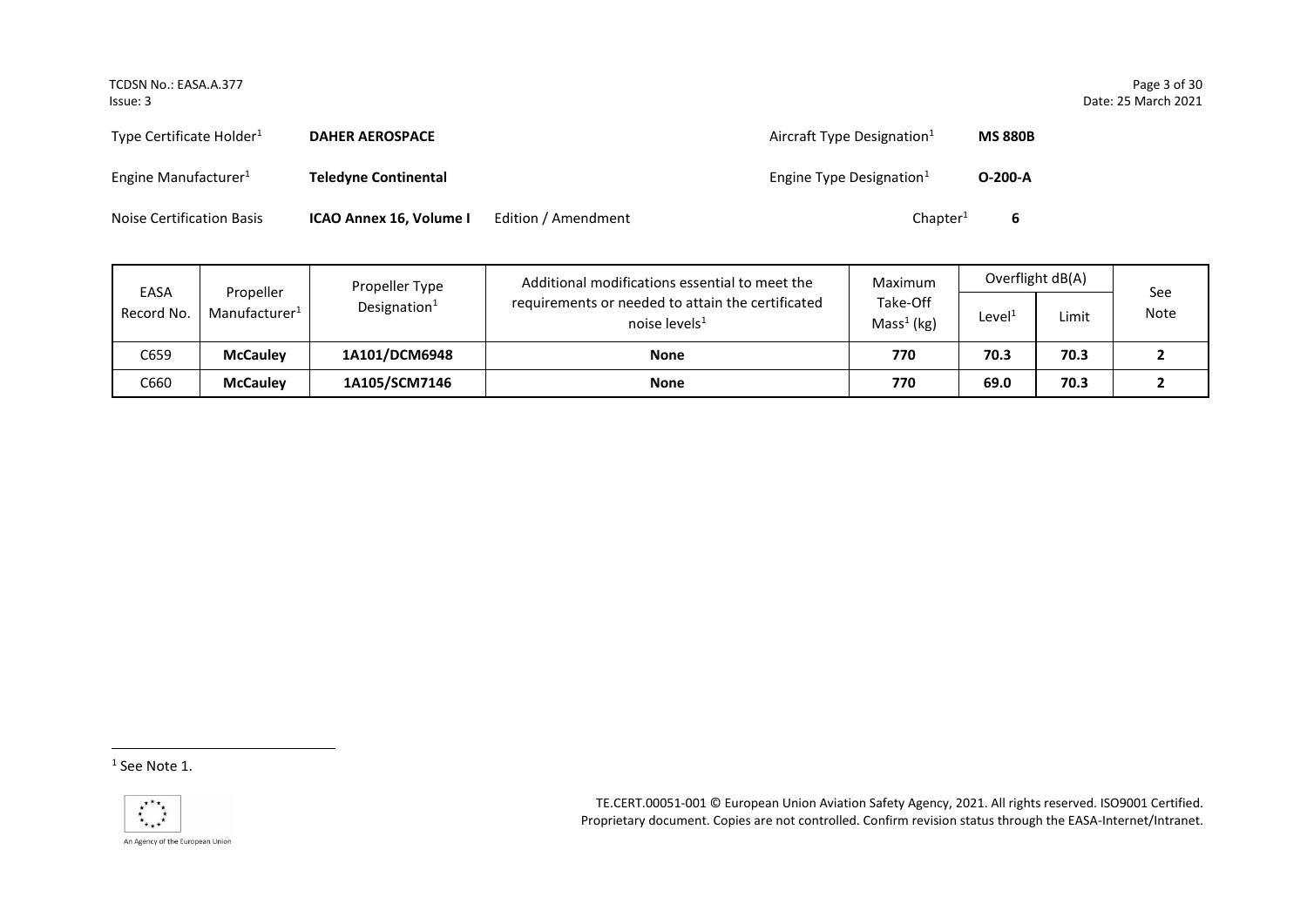| TCDSN No.: EASA.A.377<br>Issue: 3    |                             |                     |                                        |                | Page 4 of 30<br>Date: 25 March 2021 |
|--------------------------------------|-----------------------------|---------------------|----------------------------------------|----------------|-------------------------------------|
| Type Certificate Holder <sup>1</sup> | <b>DAHER AEROSPACE</b>      |                     | Aircraft Type Designation <sup>1</sup> | <b>MS 880B</b> |                                     |
| Engine Manufacturer <sup>1</sup>     | <b>Teledyne Continental</b> |                     | Engine Type Designation <sup>1</sup>   | O-200-A        |                                     |
| Noise Certification Basis            | ICAO Annex 16, Volume I     | Edition / Amendment | Chapter <sup>1</sup>                   |                |                                     |

| <b>EASA</b> | Propeller                 | Propeller Type  | Additional modifications essential to meet the                                 | Maximum                            | Overflight dB(A) |       | See  |
|-------------|---------------------------|-----------------|--------------------------------------------------------------------------------|------------------------------------|------------------|-------|------|
| Record No.  | Manufacturer <sup>1</sup> | Designation $1$ | requirements or needed to attain the certificated<br>noise levels <sup>1</sup> | Take-Off<br>Mass <sup>1</sup> (kg) | Level'           | Limit | Note |
| C14411      | <b>EVRA</b>               | 90.55.C3        | <b>None</b>                                                                    | 770                                |                  |       |      |

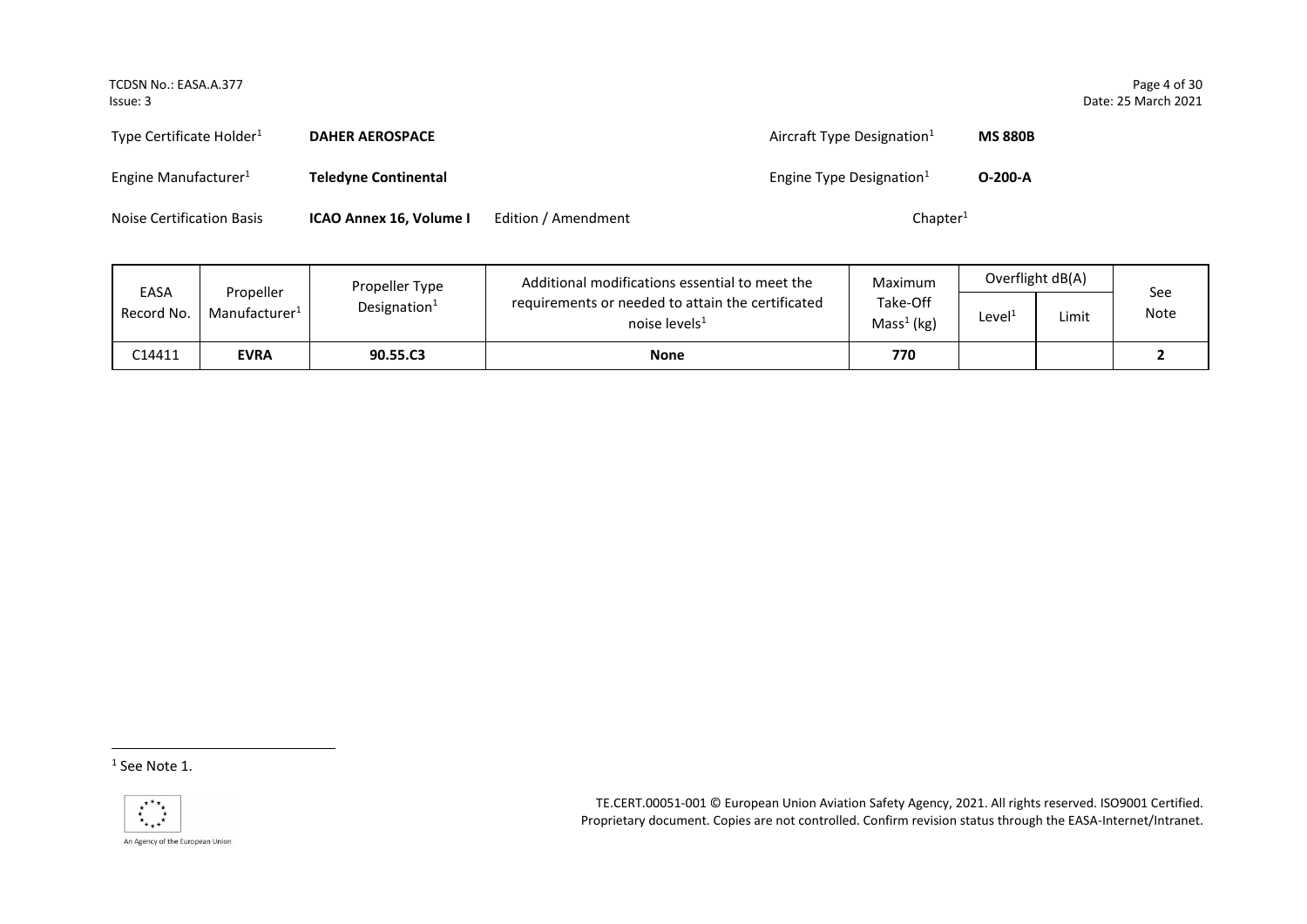| TCDSN No.: EASA.A.377<br>Issue: 3    |                                |                     |                                        |        | Page 5 of 30<br>Date: 25 March 2021 |
|--------------------------------------|--------------------------------|---------------------|----------------------------------------|--------|-------------------------------------|
| Type Certificate Holder <sup>1</sup> | <b>DAHER AEROSPACE</b>         |                     | Aircraft Type Designation <sup>1</sup> | MS 881 |                                     |
| Engine Manufacturer <sup>1</sup>     | Potez                          |                     | Engine Type Designation <sup>1</sup>   | 4E20() |                                     |
| Noise Certification Basis            | <b>ICAO Annex 16, Volume I</b> | Edition / Amendment | Chapter <sup>1</sup>                   |        |                                     |

| EASA<br>Propeller |                           | Propeller Type  | Additional modifications essential to meet the                                 | Maximum                            | Take-Off dB(A)     | See   |      |  |
|-------------------|---------------------------|-----------------|--------------------------------------------------------------------------------|------------------------------------|--------------------|-------|------|--|
| Record No.        | Manufacturer <sup>1</sup> | Designation $1$ | requirements or needed to attain the certificated<br>noise levels <sup>1</sup> | Take-Off<br>Mass <sup>1</sup> (kg) | Level <sup>1</sup> | Limit | Note |  |
| C10439            | Ratier                    |                 | <b>None</b>                                                                    | 800                                |                    |       |      |  |
| C10440            | Ratier                    |                 | <b>None</b>                                                                    | 770                                |                    |       |      |  |
| C10441            | Ratier                    | <b>FH 110</b>   | <b>None</b>                                                                    | 800                                |                    |       |      |  |
| C10442            | Ratier                    | <b>FH 110</b>   | <b>None</b>                                                                    | 770                                |                    |       |      |  |

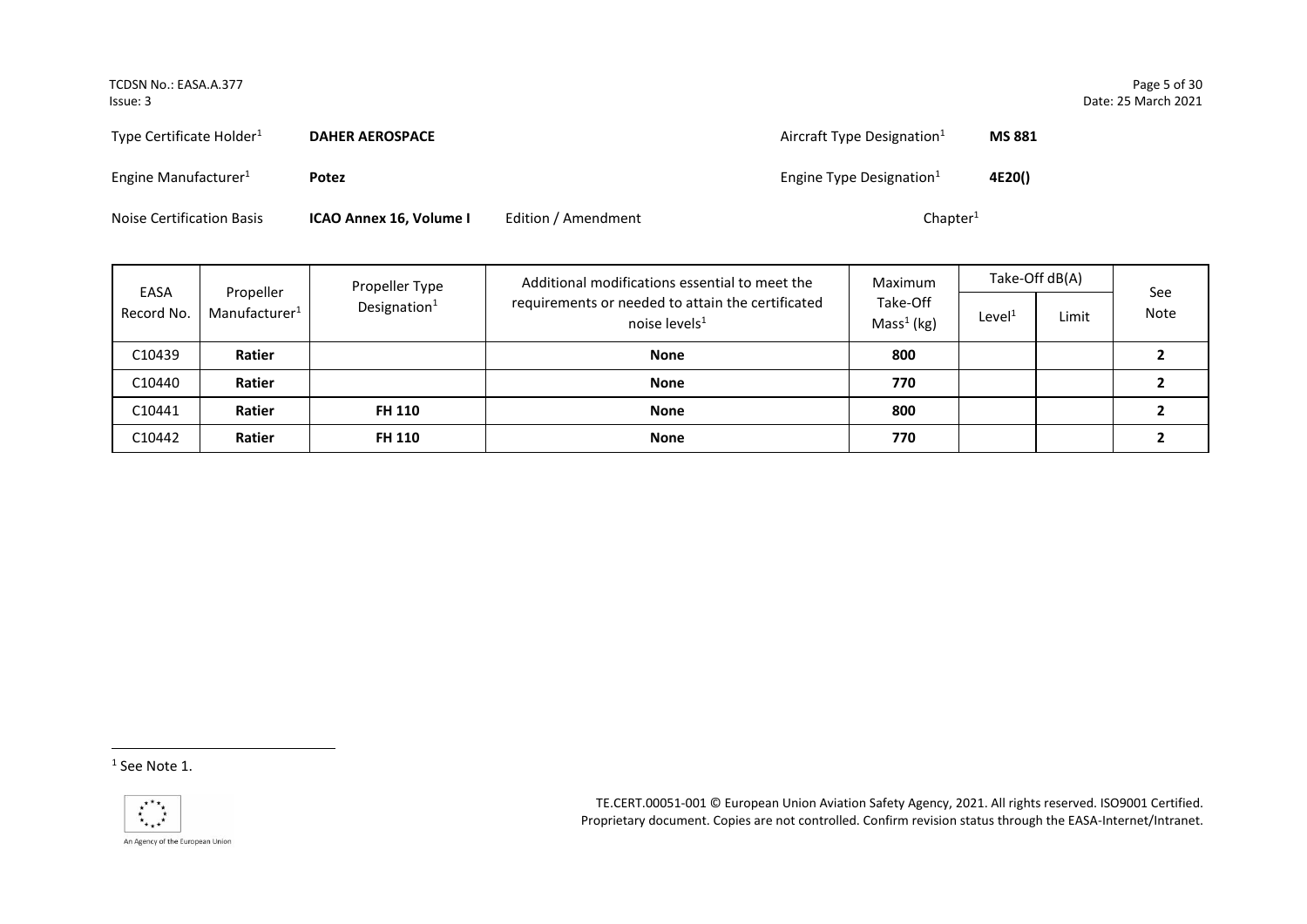| TCDSN No.: EASA.A.377<br>Issue: 3    |                                |                     |                                        |               | Page 6 of 30<br>Date: 25 March 2021 |
|--------------------------------------|--------------------------------|---------------------|----------------------------------------|---------------|-------------------------------------|
| Type Certificate Holder <sup>1</sup> | <b>DAHER AEROSPACE</b>         |                     | Aircraft Type Designation <sup>1</sup> | <b>MS 883</b> |                                     |
| Engine Manufacturer <sup>1</sup>     | Lycoming                       |                     | Engine Type Designation <sup>1</sup>   | O-235-C2A     |                                     |
| Noise Certification Basis            | <b>ICAO Annex 16, Volume I</b> | Edition / Amendment | Chapter <sup>1</sup>                   | 6             |                                     |

| EASA       | Propeller                 | Propeller Type  | Additional modifications essential to meet the                                 | Maximum                            | Overflight dB(A) |       |             |
|------------|---------------------------|-----------------|--------------------------------------------------------------------------------|------------------------------------|------------------|-------|-------------|
| Record No. | Manufacturer <sup>1</sup> | Designation $1$ | requirements or needed to attain the certificated<br>noise levels <sup>1</sup> | Take-Off<br>Mass <sup>1</sup> (kg) | Level            | Limit | See<br>Note |
| C5688      | Sensenich                 | 76AKS6-2-44     | <b>None</b>                                                                    | 825                                | 68.0             | 71.0  |             |

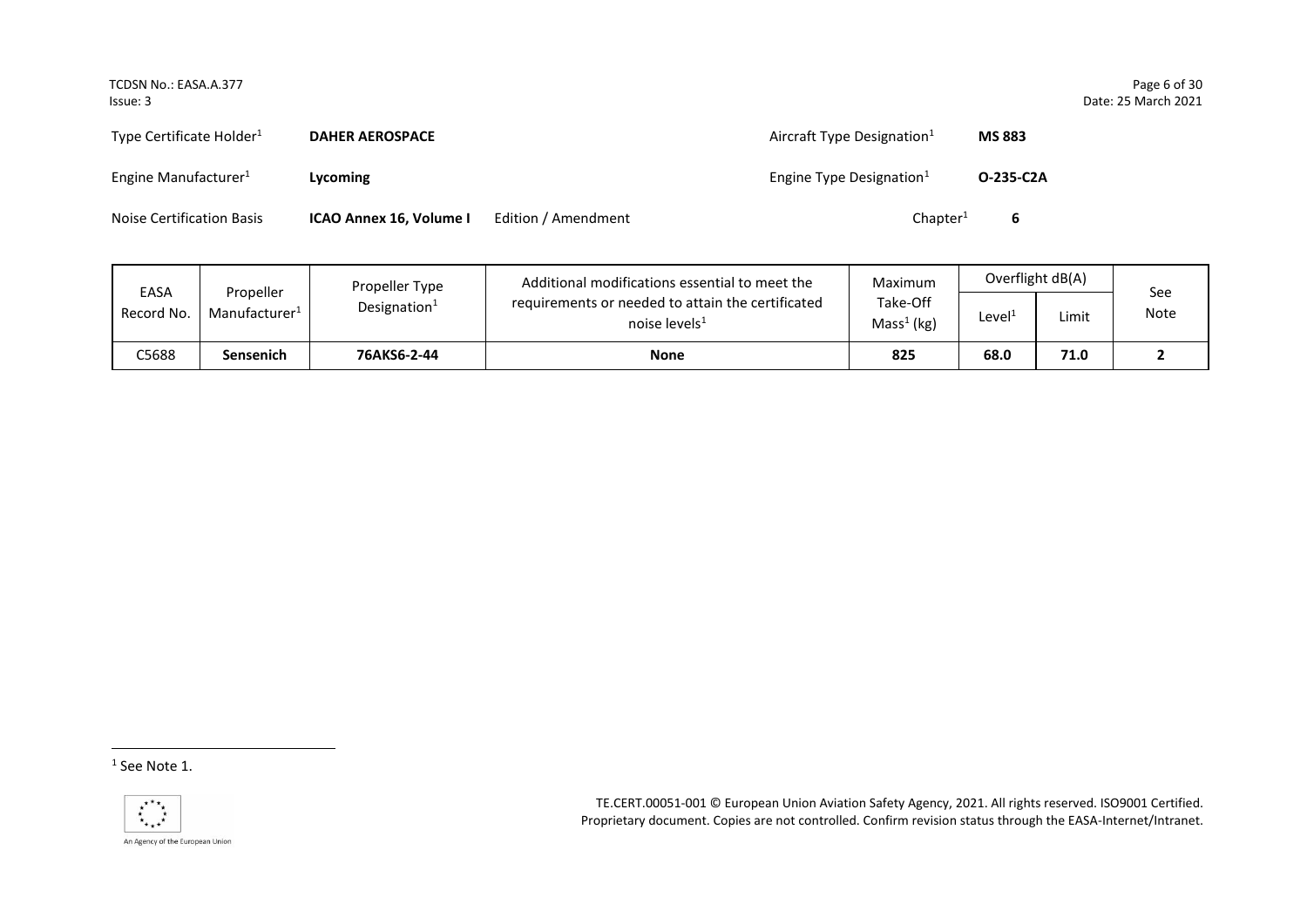| TCDSN No.: EASA.A.377<br>Issue: 3    |                                |                     |                                        |               | Page 7 of 30<br>Date: 25 March 2021 |
|--------------------------------------|--------------------------------|---------------------|----------------------------------------|---------------|-------------------------------------|
| Type Certificate Holder <sup>1</sup> | <b>DAHER AEROSPACE</b>         |                     | Aircraft Type Designation <sup>1</sup> | <b>MS 884</b> |                                     |
| Engine Manufacturer <sup>1</sup>     | <b>Franklin</b>                |                     | Engine Type Designation <sup>1</sup>   | 4A-235-B3     |                                     |
| Noise Certification Basis            | <b>ICAO Annex 16, Volume I</b> | Edition / Amendment | Chapter <sup>1</sup>                   |               |                                     |

| EASA       | Propeller                 | Propeller Type  | Additional modifications essential to meet the                                 | Maximum                            | Overflight dB(A) |       |             |
|------------|---------------------------|-----------------|--------------------------------------------------------------------------------|------------------------------------|------------------|-------|-------------|
| Record No. | Manufacturer <sup>1</sup> | Designation $1$ | requirements or needed to attain the certificated<br>noise levels <sup>1</sup> | Take-Off<br>Mass <sup>1</sup> (kg) | Level            | Limit | See<br>Note |
| C10348     | <b>Sensenich</b>          | M72CCS-0-54     | <b>None</b>                                                                    | 850                                |                  |       |             |

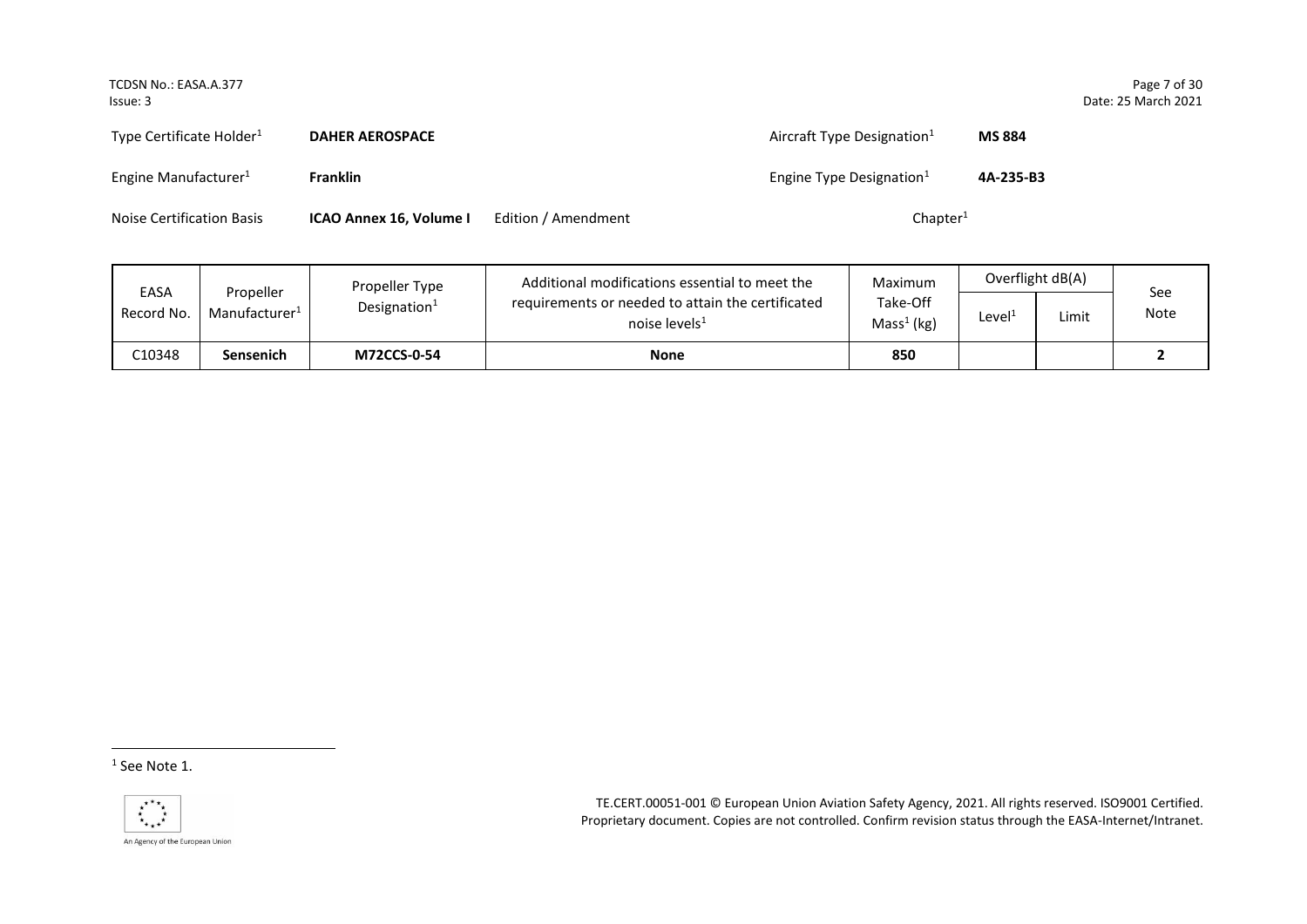| TCDSN No.: EASA.A.377<br>Issue: 3    |                             |                     |                                        |                      |               | Page 8 of 30<br>Date: 25 March 2021 |
|--------------------------------------|-----------------------------|---------------------|----------------------------------------|----------------------|---------------|-------------------------------------|
| Type Certificate Holder <sup>1</sup> | <b>DAHER AEROSPACE</b>      |                     | Aircraft Type Designation <sup>1</sup> |                      | <b>MS 885</b> |                                     |
| Engine Manufacturer <sup>1</sup>     | <b>Teledyne Continental</b> |                     | Engine Type Designation <sup>1</sup>   |                      | O-300-A       |                                     |
| Noise Certification Basis            | ICAO Annex 16, Volume I     | Edition / Amendment |                                        | Chapter <sup>1</sup> | 6             |                                     |

| EASA       |                                        | Propeller Type  | Additional modifications essential to meet the                                 | <b>Maximum</b>                     | Overflight dB(A)   |       | See            |
|------------|----------------------------------------|-----------------|--------------------------------------------------------------------------------|------------------------------------|--------------------|-------|----------------|
| Record No. | Propeller<br>Manufacturer <sup>1</sup> | Designation $1$ | requirements or needed to attain the certificated<br>noise levels <sup>1</sup> | Take-Off<br>Mass <sup>1</sup> (kg) | Level <sup>1</sup> | Limit | Note           |
| C662       | <b>McCauley</b>                        | 1C170/DM7652    | <b>None</b>                                                                    | 850                                | 69.3               | 71.3  | $\mathbf{2}$   |
| C5528      | <b>McCauley</b>                        | 1C172/DTM7652   | <b>None</b>                                                                    | 850                                | 69.3               | 71.3  | $\overline{2}$ |
| C663       | <b>McCauley</b>                        | 1C172/EM7652    | <b>None</b>                                                                    | 850                                | 69.3               | 71.3  | $\mathbf{2}$   |
| C664       | <b>McCauley</b>                        | 1C172/EM7653    | <b>None</b>                                                                    | 850                                | 69.3               | 71.3  | $\overline{2}$ |
| C665       | <b>McCauley</b>                        | 1C172/EM7656    | <b>None</b>                                                                    | 850                                | 69.3               | 71.3  | $\overline{2}$ |
| C666       | <b>McCauley</b>                        | 1C172/EM7658    | <b>None</b>                                                                    | 850                                | 69.3               | 71.3  | $\mathbf{2}$   |
| C667       | <b>McCauley</b>                        | 1C172/MDM7652   | <b>None</b>                                                                    | 850                                | 69.3               | 71.3  | $\mathbf{2}$   |
| C668       | <b>McCauley</b>                        | 1C172/MDM7653   | <b>None</b>                                                                    | 850                                | 69.3               | 71.3  | $\overline{2}$ |
| C669       | <b>McCauley</b>                        | 1C172/MDM7656   | <b>None</b>                                                                    | 850                                | 69.3               | 71.3  | $\overline{2}$ |
| C670       | <b>McCauley</b>                        | 1C172/MDM7658   | <b>None</b>                                                                    | 850                                | 69.3               | 71.3  | $\overline{2}$ |

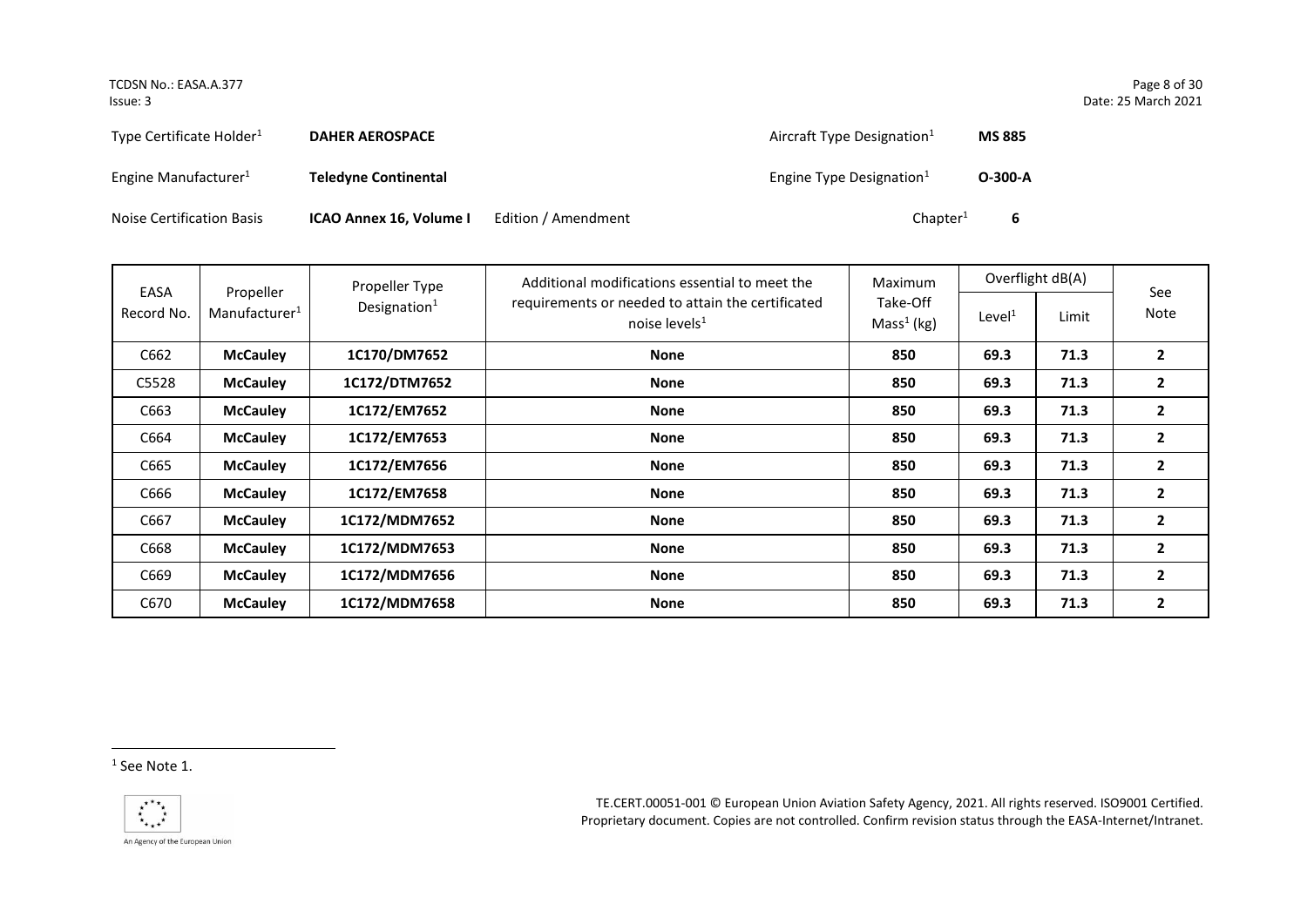| TCDSN No.: EASA.A.377<br>Issue: 3    |                             |                     |                                        |                      |               | Page 9 of 30<br>Date: 25 March 2021 |
|--------------------------------------|-----------------------------|---------------------|----------------------------------------|----------------------|---------------|-------------------------------------|
| Type Certificate Holder <sup>1</sup> | <b>DAHER AEROSPACE</b>      |                     | Aircraft Type Designation <sup>1</sup> |                      | <b>MS 885</b> |                                     |
| Engine Manufacturer <sup>1</sup>     | <b>Teledyne Continental</b> |                     | Engine Type Designation <sup>1</sup>   |                      | $O-300-B$     |                                     |
| Noise Certification Basis            | ICAO Annex 16, Volume I     | Edition / Amendment |                                        | Chapter <sup>1</sup> | 6             |                                     |

| EASA<br>Propeller |                           | Propeller Type  | Additional modifications essential to meet the                        | Maximum                            | Overflight dB(A)   |       | See            |
|-------------------|---------------------------|-----------------|-----------------------------------------------------------------------|------------------------------------|--------------------|-------|----------------|
| Record No.        | Manufacturer <sup>1</sup> | Designation $1$ | requirements or needed to attain the certificated<br>noise levels $1$ | Take-Off<br>Mass <sup>1</sup> (kg) | Level <sup>1</sup> | Limit | Note           |
| C671              | <b>McCauley</b>           | 1C170/DM7652    | <b>None</b>                                                           | 850                                | 69.3               | 71.3  | $\overline{2}$ |
| C672              | <b>McCauley</b>           | 1C172/EM7652    | <b>None</b>                                                           | 850                                | 69.3               | 71.3  | $\mathbf{2}$   |
| C673              | <b>McCauley</b>           | 1C172/EM7653    | <b>None</b>                                                           | 850                                | 69.3               | 71.3  | $\overline{2}$ |
| C674              | <b>McCauley</b>           | 1C172/EM7656    | <b>None</b>                                                           | 850                                | 69.3               | 71.3  | $\mathbf{2}$   |
| C675              | <b>McCauley</b>           | 1C172/EM7658    | <b>None</b>                                                           | 850                                | 69.3               | 71.3  | $\overline{2}$ |
| C676              | <b>McCauley</b>           | 1C172/MDM7652   | <b>None</b>                                                           | 850                                | 69.3               | 71.3  | $\overline{2}$ |
| C677              | <b>McCauley</b>           | 1C172/MDM7653   | <b>None</b>                                                           | 850                                | 69.3               | 71.3  | $\overline{2}$ |
| C678              | <b>McCauley</b>           | 1C172/MDM7656   | <b>None</b>                                                           | 850                                | 69.3               | 71.3  | $\overline{2}$ |
| C679              | <b>McCauley</b>           | 1C172/MDM7658   | <b>None</b>                                                           | 850                                | 69.3               | 71.3  | $\mathbf{2}$   |

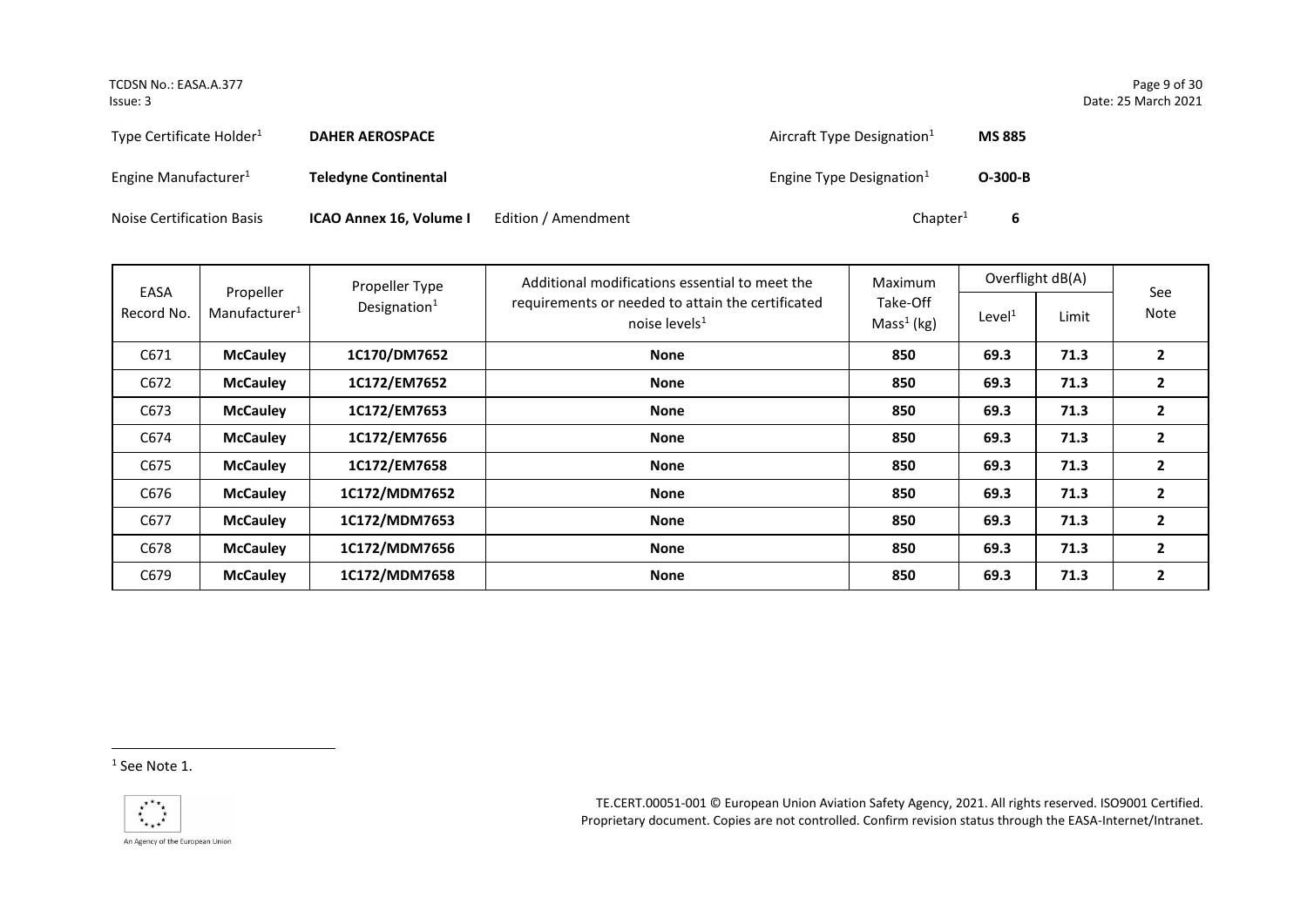| TCDSN No.: EASA.A.377<br>Issue: 3    |                             |                     |                                        |               | Page 10 of 30<br>Date: 25 March 2021 |
|--------------------------------------|-----------------------------|---------------------|----------------------------------------|---------------|--------------------------------------|
| Type Certificate Holder <sup>1</sup> | <b>DAHER AEROSPACE</b>      |                     | Aircraft Type Designation <sup>1</sup> | <b>MS 885</b> |                                      |
| Engine Manufacturer <sup>1</sup>     | <b>Teledyne Continental</b> |                     | Engine Type Designation <sup>1</sup>   | $O-300-C$     |                                      |
| Noise Certification Basis            | ICAO Annex 16, Volume I     | Edition / Amendment | Chapter <sup>1</sup>                   | 6             |                                      |

| EASA       | Propeller                 | Propeller Type  | Additional modifications essential to meet the                        | <b>Maximum</b>                     | Overflight dB(A)   |       | See  |  |
|------------|---------------------------|-----------------|-----------------------------------------------------------------------|------------------------------------|--------------------|-------|------|--|
| Record No. | Manufacturer <sup>1</sup> | Designation $1$ | requirements or needed to attain the certificated<br>noise levels $1$ | Take-Off<br>Mass <sup>1</sup> (kg) | Level <sup>1</sup> | Limit | Note |  |
| C680       | <b>McCauley</b>           | 1C172/EM7652    | <b>None</b>                                                           | 850                                | 69.3               | 71.3  |      |  |
| C681       | <b>McCauley</b>           | 1C172/EM7653    | <b>None</b>                                                           | 850                                | 69.3               | 71.3  |      |  |
| C682       | <b>McCauley</b>           | 1C172/EM7656    | <b>None</b>                                                           | 850                                | 69.3               | 71.3  |      |  |
| C683       | <b>McCauley</b>           | 1C172/EM7658    | <b>None</b>                                                           | 850                                | 69.3               | 71.3  |      |  |

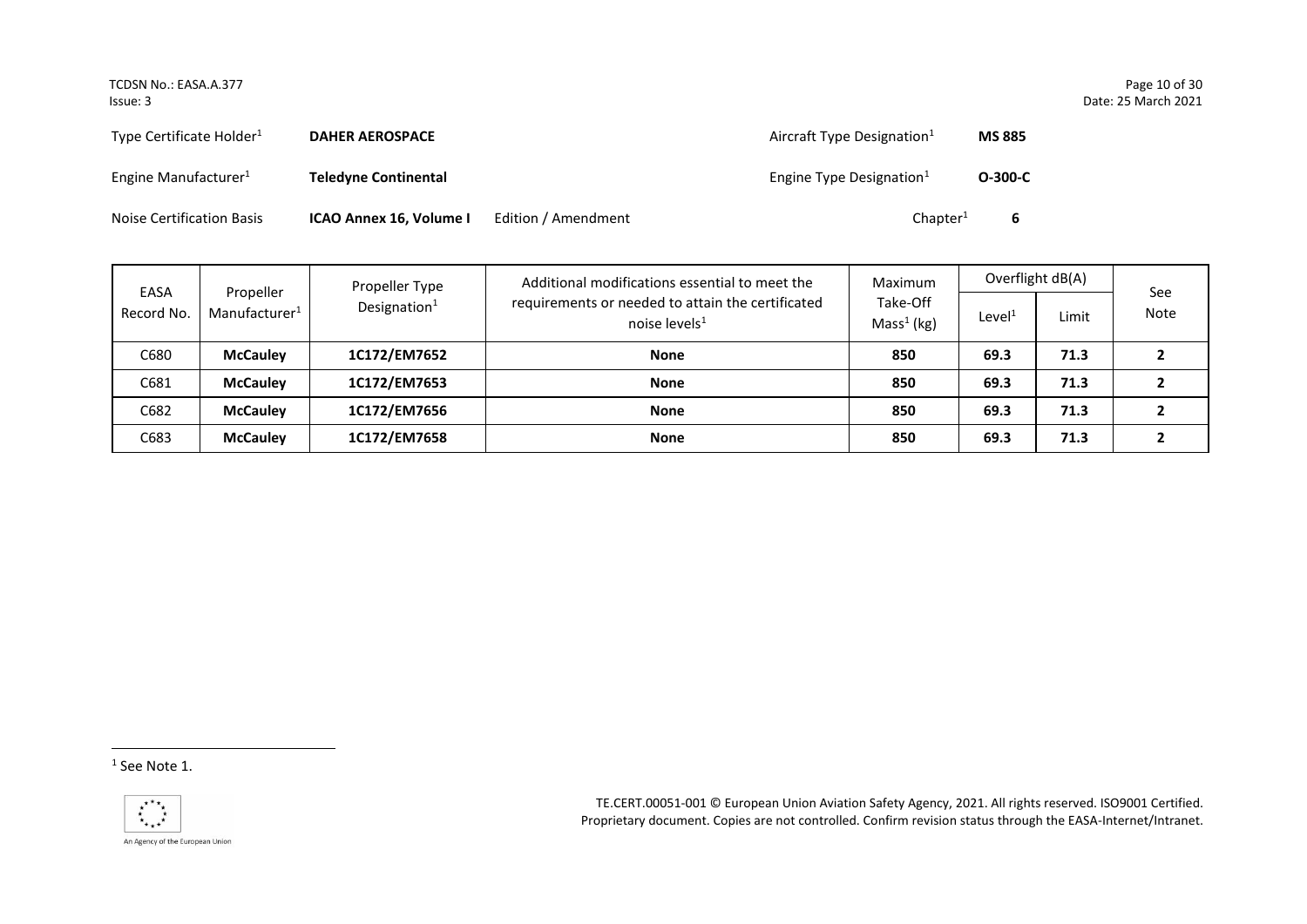| TCDSN No.: EASA.A.377<br>Issue: 3    |                         |                     |                                        |                      |               | Page 11 of 30<br>Date: 25 March 2021 |
|--------------------------------------|-------------------------|---------------------|----------------------------------------|----------------------|---------------|--------------------------------------|
| Type Certificate Holder <sup>1</sup> | <b>DAHER AEROSPACE</b>  |                     | Aircraft Type Designation <sup>1</sup> |                      | <b>MS 885</b> |                                      |
| Engine Manufacturer <sup>1</sup>     | Teledyne Continental    |                     | Engine Type Designation <sup>1</sup>   |                      | $O-300-D$     |                                      |
| <b>Noise Certification Basis</b>     | ICAO Annex 16, Volume I | Edition / Amendment |                                        | Chapter <sup>1</sup> | 6             |                                      |

| EASA       | Propeller<br>Manufacturer <sup>1</sup> | Propeller Type<br>Designation $1$ | Additional modifications essential to meet the                        | Maximum                            | Overflight dB(A)   |       | See  |
|------------|----------------------------------------|-----------------------------------|-----------------------------------------------------------------------|------------------------------------|--------------------|-------|------|
| Record No. |                                        |                                   | requirements or needed to attain the certificated<br>noise levels $1$ | Take-Off<br>Mass <sup>1</sup> (kg) | Level <sup>1</sup> | Limit | Note |
| C684       | <b>McCauley</b>                        | 1C172/EM7652                      | <b>None</b>                                                           | 850                                | 69.3               | 71.3  |      |
| C685       | <b>McCauley</b>                        | 1C172/EM7653                      | <b>None</b>                                                           | 850                                | 69.3               | 71.3  |      |
| C686       | <b>McCauley</b>                        | 1C172/EM7656                      | <b>None</b>                                                           | 850                                | 69.3               | 71.3  |      |
| C687       | <b>McCauley</b>                        | 1C172/EM7658                      | <b>None</b>                                                           | 850                                | 69.3               | 71.3  |      |

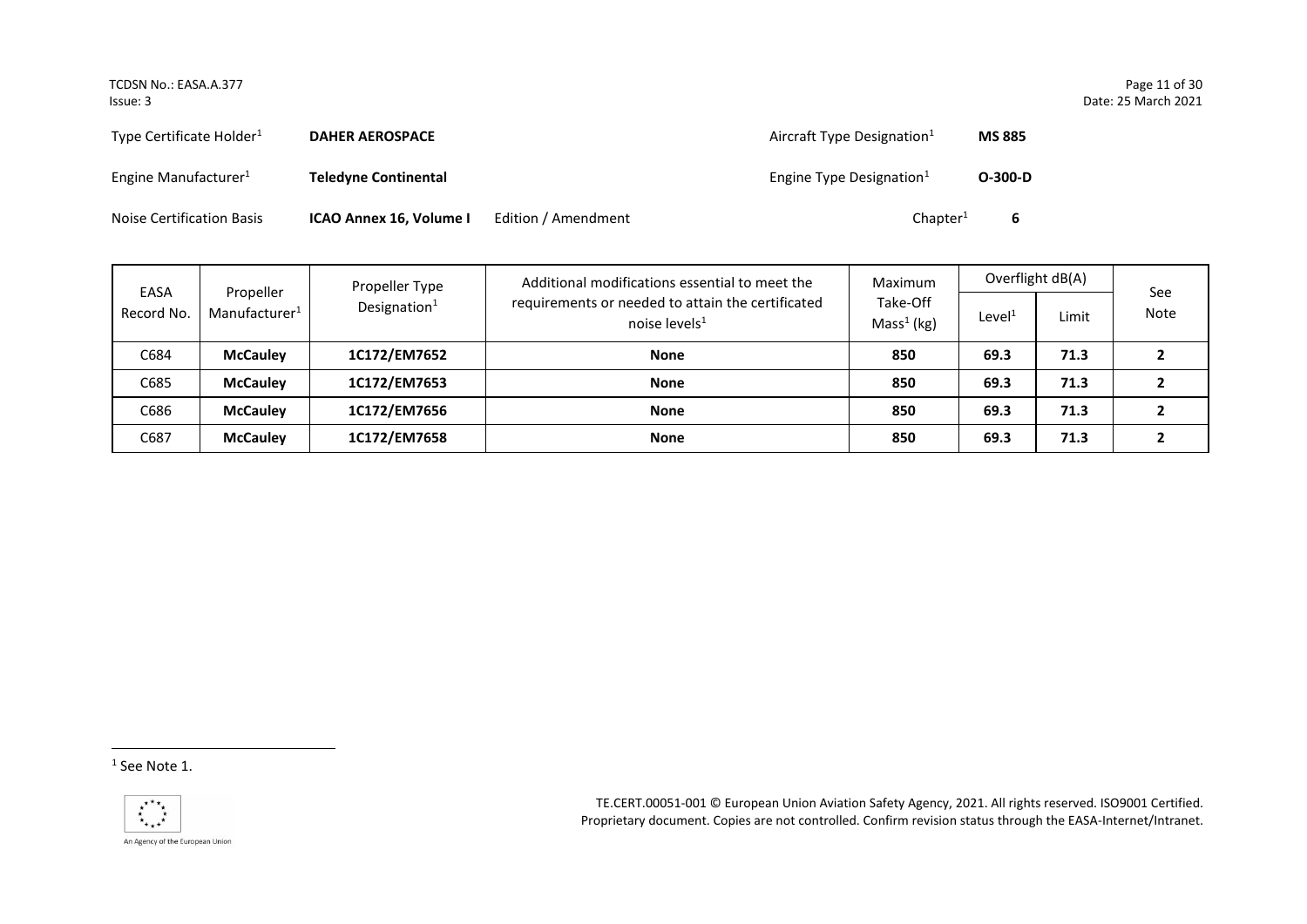| TCDSN No.: EASA.A.377<br>Issue: 3    |                                |                     |                                        |             | Page 12 of 30<br>Date: 25 March 2021 |
|--------------------------------------|--------------------------------|---------------------|----------------------------------------|-------------|--------------------------------------|
| Type Certificate Holder <sup>1</sup> | <b>DAHER AEROSPACE</b>         |                     | Aircraft Type Designation <sup>1</sup> | MS 886      |                                      |
| Engine Manufacturer <sup>1</sup>     | Lycoming                       |                     | Engine Type Designation <sup>1</sup>   | $O-320-E()$ |                                      |
| Noise Certification Basis            | <b>ICAO Annex 16, Volume I</b> | Edition / Amendment | Chapter <sup>1</sup>                   |             |                                      |

| EASA       | Propeller<br>Manufacturer <sup>1</sup> | Propeller Type<br>Designation $1$ | Additional modifications essential to meet the                                 | Maximum                            | Overflight dB(A) |       |             |
|------------|----------------------------------------|-----------------------------------|--------------------------------------------------------------------------------|------------------------------------|------------------|-------|-------------|
| Record No. |                                        |                                   | requirements or needed to attain the certificated<br>noise levels <sup>1</sup> | Take-Off<br>Mass <sup>1</sup> (kg) | Level            | Limit | See<br>Note |
| C10347     | <b>McCaulev</b>                        | 1C172/MGM7650                     | <b>None</b>                                                                    | 850                                |                  |       |             |

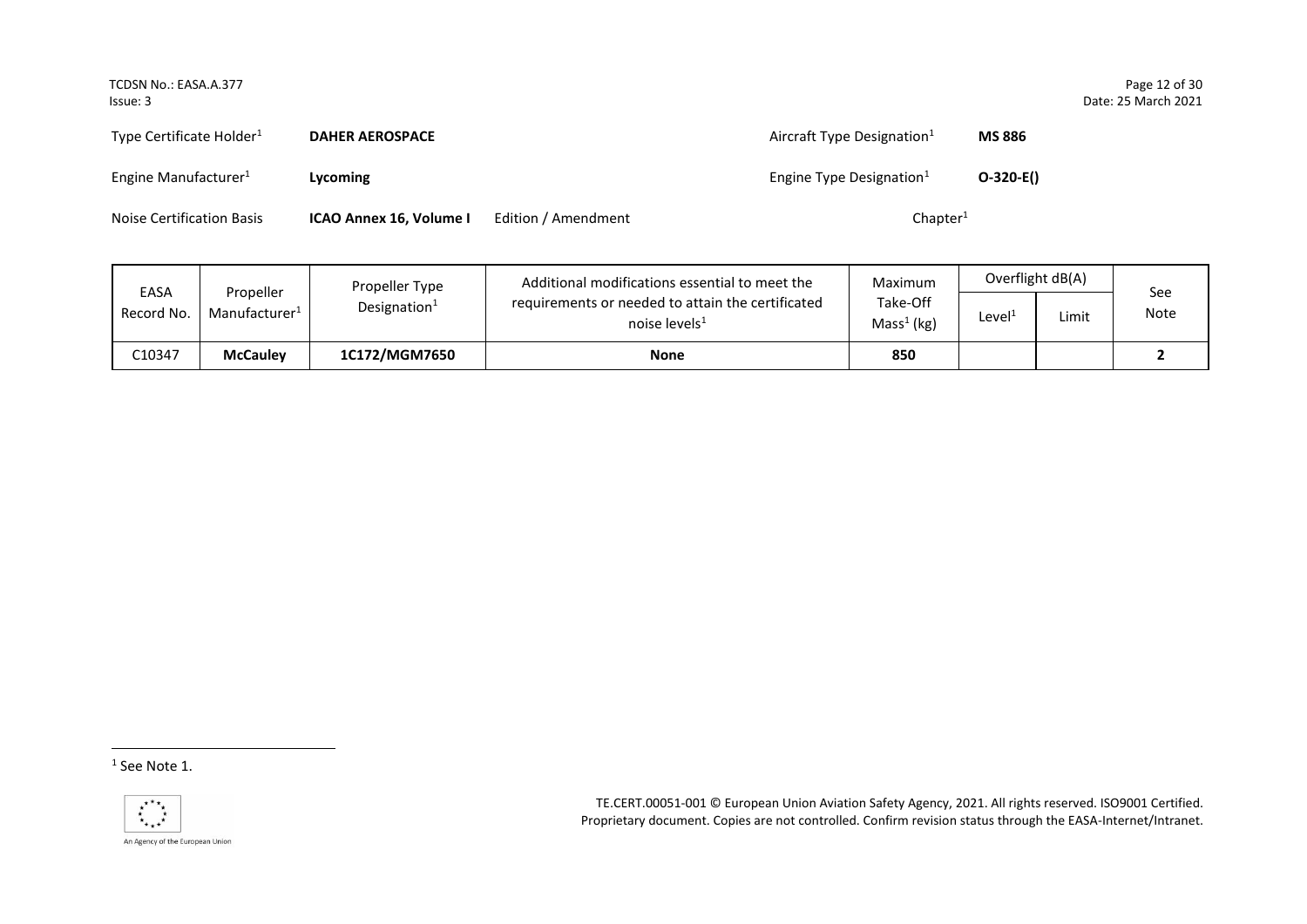| TCDSN No.: EASA.A.377<br>Issue: 3    |                         |                     |                                        |               | Page 13 of 30<br>Date: 25 March 2021 |
|--------------------------------------|-------------------------|---------------------|----------------------------------------|---------------|--------------------------------------|
| Type Certificate Holder <sup>1</sup> | <b>DAHER AEROSPACE</b>  |                     | Aircraft Type Designation <sup>1</sup> | <b>MS 887</b> |                                      |
| Engine Manufacturer <sup>1</sup>     | Lycoming                |                     | Engine Type Designation <sup>1</sup>   | O-235-F2A     |                                      |
| <b>Noise Certification Basis</b>     | ICAO Annex 16, Volume I | Edition / Amendment | Chapter <sup>1</sup>                   |               |                                      |

| EASA       | Propeller<br>Manufacturer <sup>1</sup> | Propeller Type<br>Designation $1$ | Additional modifications essential to meet the                                 | Maximum                            | Overflight dB(A) |       |             |
|------------|----------------------------------------|-----------------------------------|--------------------------------------------------------------------------------|------------------------------------|------------------|-------|-------------|
| Record No. |                                        |                                   | requirements or needed to attain the certificated<br>noise levels <sup>1</sup> | Take-Off<br>Mass <sup>1</sup> (kg) | Level            | Limit | See<br>Note |
| C10349     | <b>McCaulev</b>                        | 1A135/KCM7147                     | <b>None</b>                                                                    | 840                                |                  |       |             |

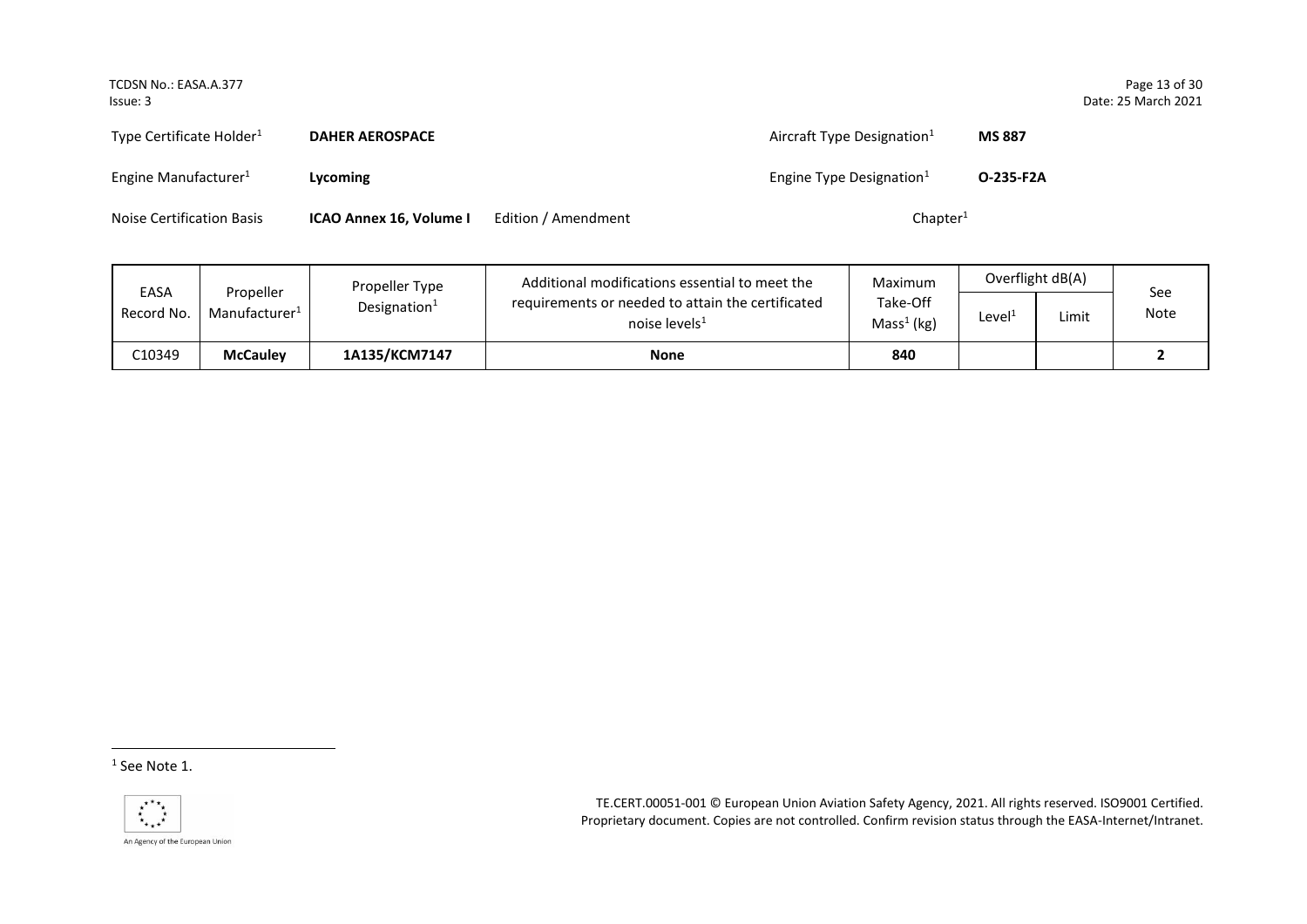| TCDSN No.: EASA.A.377<br>Issue: 3    |                         |                     |                                        |              | Page 14 of 30<br>Date: 25 March 2021 |
|--------------------------------------|-------------------------|---------------------|----------------------------------------|--------------|--------------------------------------|
| Type Certificate Holder <sup>1</sup> | <b>DAHER AEROSPACE</b>  |                     | Aircraft Type Designation <sup>1</sup> | Rallye 100 S |                                      |
| Engine Manufacturer <sup>1</sup>     | <b>Continental</b>      |                     | Engine Type Designation <sup>1</sup>   | O-200-A      |                                      |
| <b>Noise Certification Basis</b>     | ICAO Annex 16, Volume I | Edition / Amendment | Chapter <sup>1</sup>                   |              |                                      |

| EASA       |                                        | Propeller Type  | Additional modifications essential to meet the                        | Maximum                            |                    | Take-Off dB(A) | See  |
|------------|----------------------------------------|-----------------|-----------------------------------------------------------------------|------------------------------------|--------------------|----------------|------|
| Record No. | Propeller<br>Manufacturer <sup>1</sup> | Designation $1$ | requirements or needed to attain the certificated<br>noise levels $1$ | Take-Off<br>Mass <sup>1</sup> (kg) | Level <sup>1</sup> | Limit          | Note |
| C10345     | <b>McCauley</b>                        | 1A101/DCM6948   | <b>None</b>                                                           | 750                                |                    |                |      |
| C10346     | <b>McCauley</b>                        | 1A105/SCM7146   | <b>None</b>                                                           | 750                                |                    |                |      |

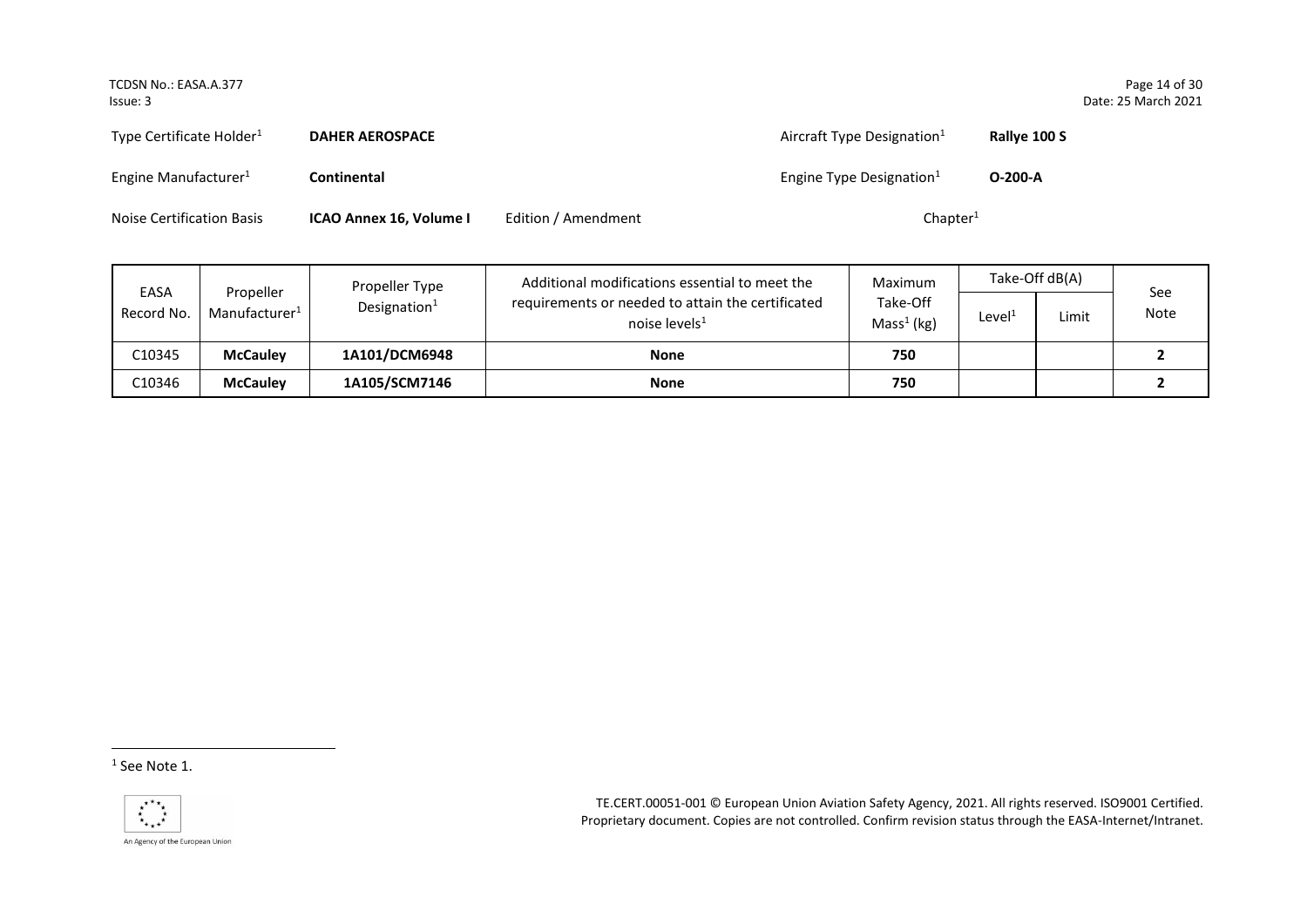| TCDSN No.: EASA.A.377<br>Issue: 3    |                         |                     |                                        |                | Page 15 of 30<br>Date: 25 March 2021 |
|--------------------------------------|-------------------------|---------------------|----------------------------------------|----------------|--------------------------------------|
| Type Certificate Holder <sup>1</sup> | <b>DAHER AEROSPACE</b>  |                     | Aircraft Type Designation <sup>1</sup> | Rallye 100 S-D |                                      |
| Engine Manufacturer <sup>1</sup>     | Continental             |                     | Engine Type Designation <sup>1</sup>   | O-200-A        |                                      |
| <b>Noise Certification Basis</b>     | ICAO Annex 16, Volume I | Edition / Amendment | Chapter <sup>1</sup>                   | 6              |                                      |

| EASA<br>Propeller<br>Manufacturer <sup>1</sup><br>Record No. |                 | Propeller Type                                                        | Additional modifications essential to meet the | Maximum            | Overflight dB(A) |      | See<br>Note |
|--------------------------------------------------------------|-----------------|-----------------------------------------------------------------------|------------------------------------------------|--------------------|------------------|------|-------------|
|                                                              | Designation $1$ | requirements or needed to attain the certificated<br>noise levels $1$ | Take-Off<br>Mass <sup>1</sup> (kg)             | Level <sup>1</sup> | Limit            |      |             |
| C872                                                         | <b>McCauley</b> | 1A101/DCM6946                                                         | <b>None</b>                                    | 750                | 67.6             | 70.0 |             |
| C874                                                         | <b>McCauley</b> | 1A101/DCM6948                                                         | <b>None</b>                                    | 750                | 67.6             | 70.0 |             |
| C5279                                                        | <b>McCauley</b> | 1A101/DCM6948                                                         | <b>None</b>                                    | 750                | 67.6             | 70.0 |             |

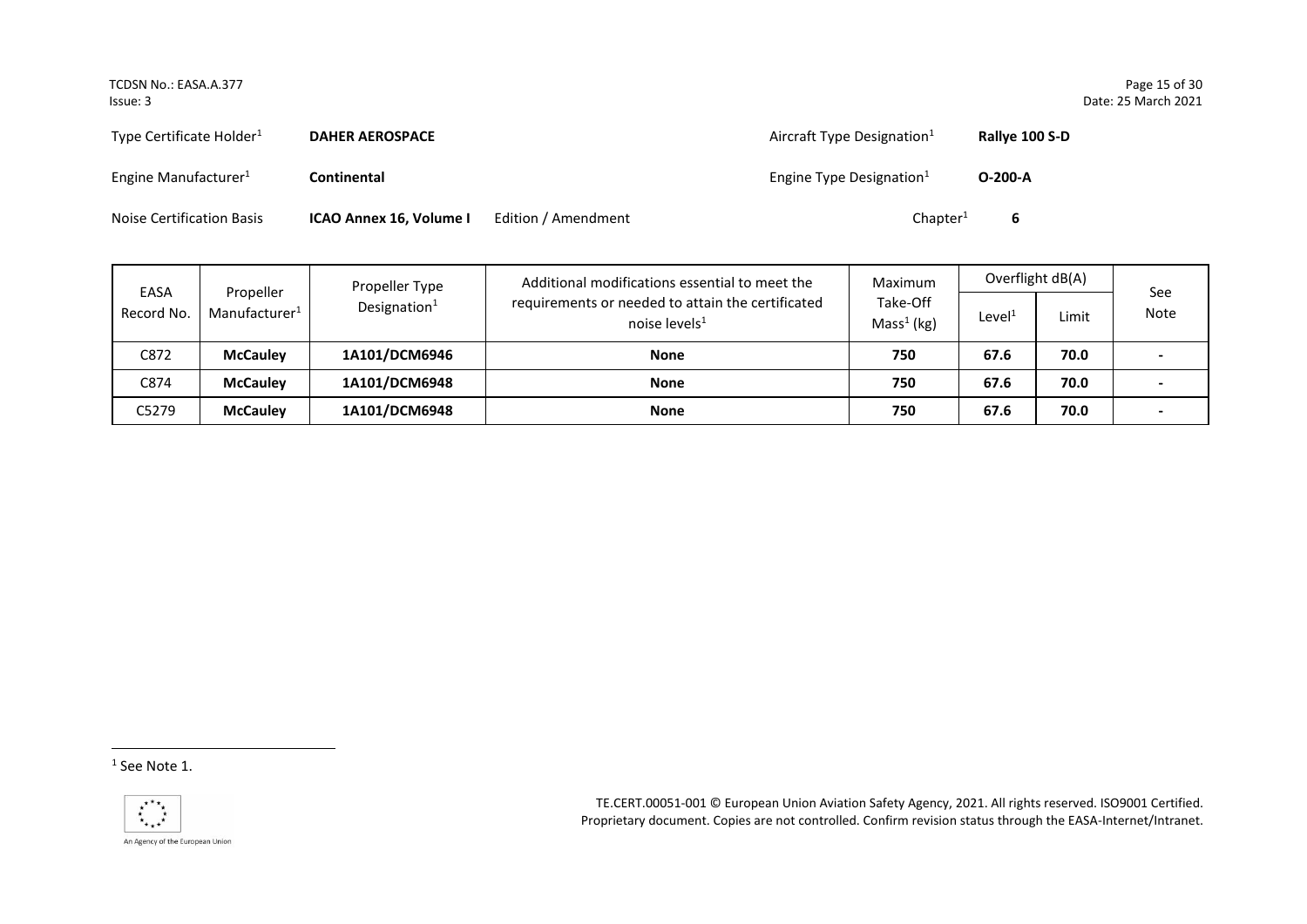| TCDSN No.: EASA.A.377<br>Issue: 3    |                             |                     |                                        |               | Page 16 of 30<br>Date: 25 March 2021 |
|--------------------------------------|-----------------------------|---------------------|----------------------------------------|---------------|--------------------------------------|
| Type Certificate Holder <sup>1</sup> | <b>DAHER AEROSPACE</b>      |                     | Aircraft Type Designation <sup>1</sup> | Rallye 100 ST |                                      |
| Engine Manufacturer <sup>1</sup>     | <b>Teledyne Continental</b> |                     | Engine Type Designation <sup>1</sup>   | O-200-A       |                                      |
| <b>Noise Certification Basis</b>     | ICAO Annex 16, Volume I     | Edition / Amendment | Chapter <sup>1</sup>                   | 6             |                                      |

|            |                                                | Propeller Type  | Additional modifications essential to meet the                                 | Maximum                            | Overflight dB(A) |       |                          |
|------------|------------------------------------------------|-----------------|--------------------------------------------------------------------------------|------------------------------------|------------------|-------|--------------------------|
| Record No. | Propeller<br>EASA<br>Manufacturer <sup>1</sup> | Designation $1$ | requirements or needed to attain the certificated<br>noise levels <sup>1</sup> | Take-Off<br>Mass <sup>1</sup> (kg) | Level            | Limit | See<br>Note              |
| C875       | <b>McCaulev</b>                                | 1A101/DCM6948   | <b>None</b>                                                                    | 770                                | 68.2             | 70.3  | $\overline{\phantom{0}}$ |

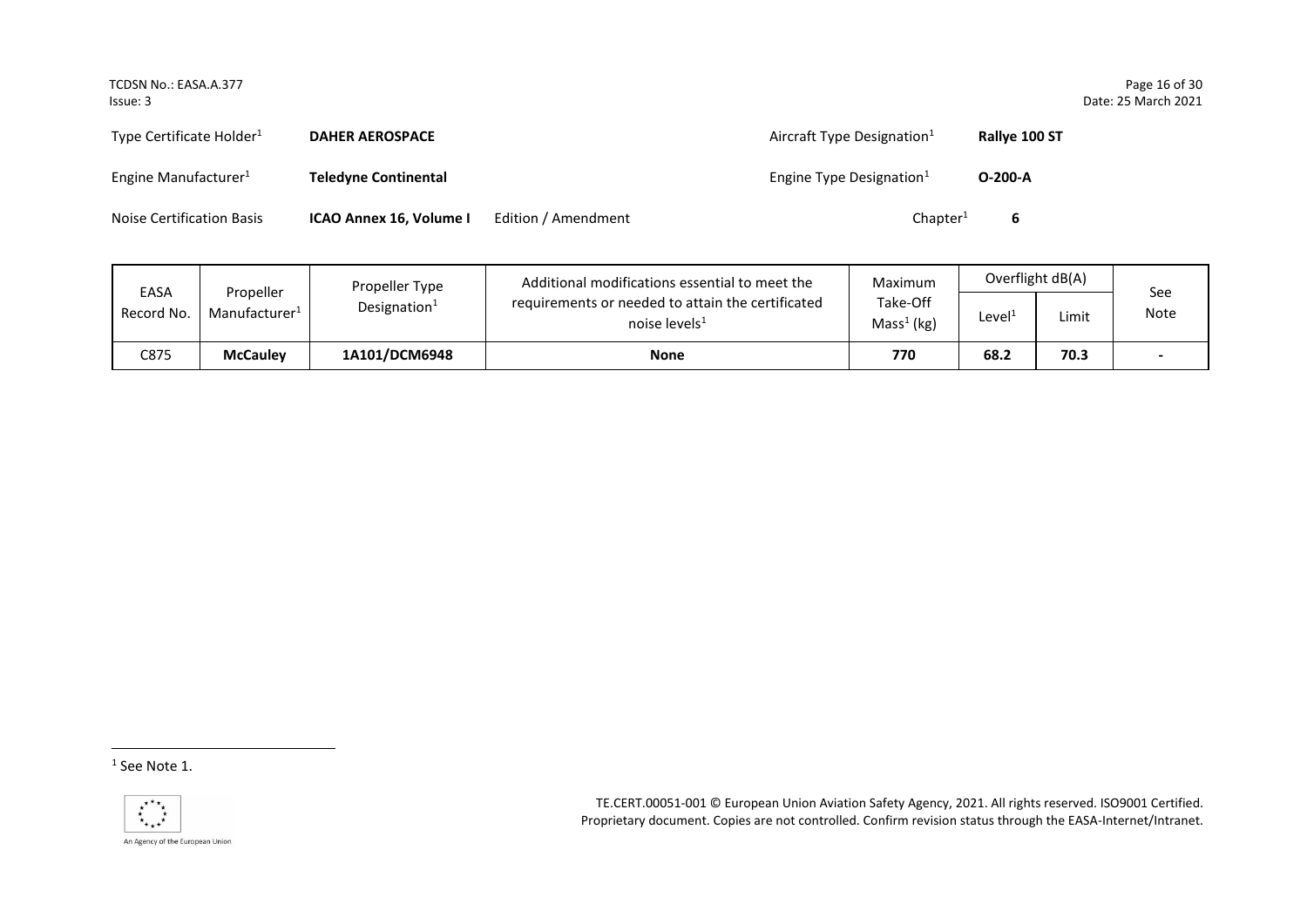| TCDSN No.: EASA.A.377<br>Issue: 3    |                                |                     |                                        |               | Page 17 of 30<br>Date: 25 March 2021 |
|--------------------------------------|--------------------------------|---------------------|----------------------------------------|---------------|--------------------------------------|
| Type Certificate Holder <sup>1</sup> | <b>DAHER AEROSPACE</b>         |                     | Aircraft Type Designation <sup>1</sup> | Rallye 100 ST |                                      |
| Engine Manufacturer <sup>1</sup>     | Lycoming                       |                     | Engine Type Designation <sup>1</sup>   | O-235-L2A     |                                      |
| Noise Certification Basis            | <b>ICAO Annex 16, Volume I</b> | Edition / Amendment | Chapter <sup>1</sup>                   | 6             |                                      |

|                    | Propeller                 | Propeller Type  | Additional modifications essential to meet the                                 | Maximum                  | Overflight dB(A) |       |             |
|--------------------|---------------------------|-----------------|--------------------------------------------------------------------------------|--------------------------|------------------|-------|-------------|
| EASA<br>Record No. | Manufacturer <sup>1</sup> | Designation $1$ | requirements or needed to attain the certificated<br>noise levels <sup>1</sup> | Take-Off<br>$Mass1$ (kg) | Level $^{\rm 1}$ | Limit | See<br>Note |
| C876               | <b>McCauley</b>           | 1A103/TCM6958   | <b>None</b>                                                                    | 770                      | 69.1             | 70.3  |             |

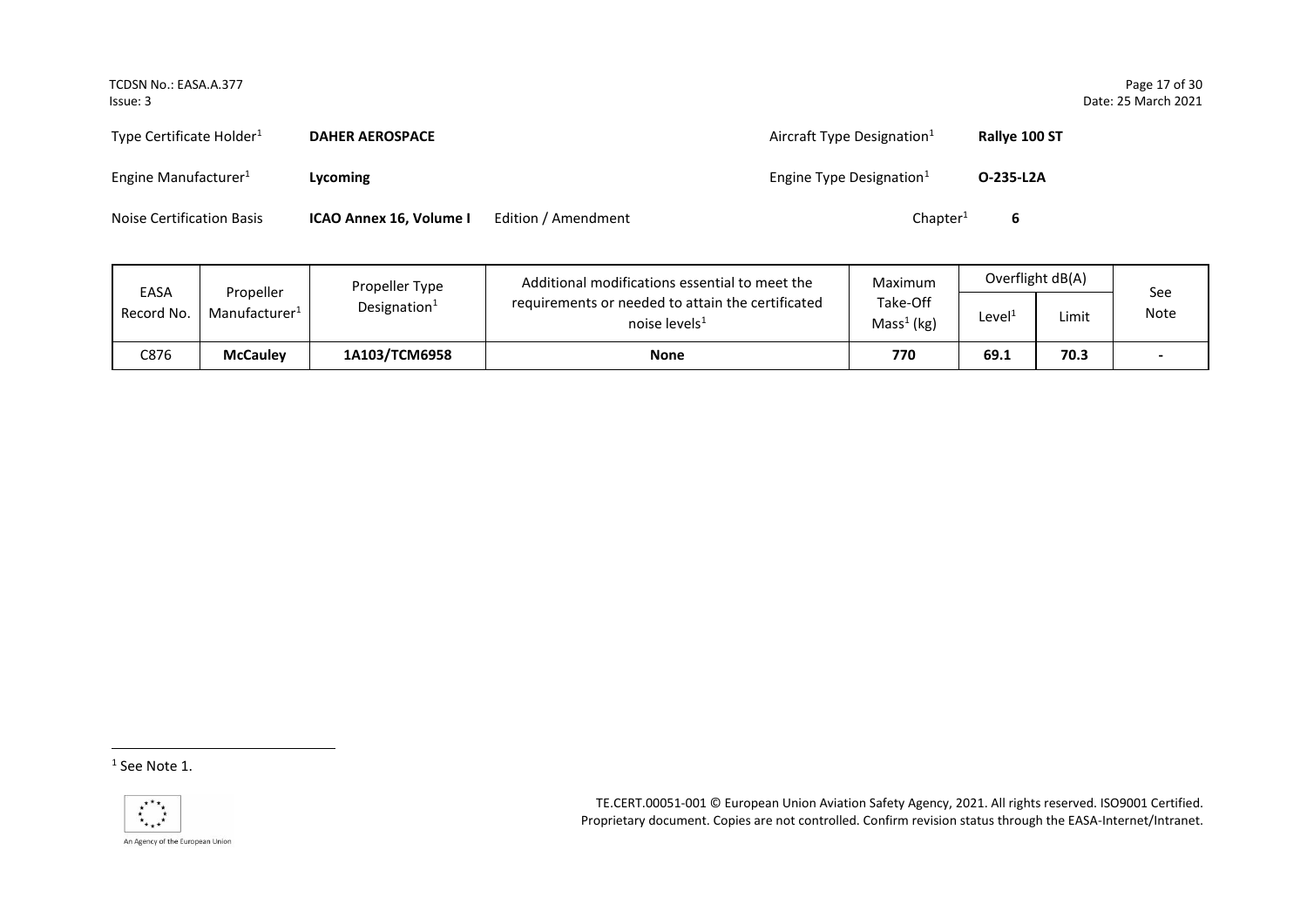| TCDSN No.: EASA.A.377<br>Issue: 3    |                             |                     |                                        | Page 18 of 30<br>Date: 25 March 2021 |
|--------------------------------------|-----------------------------|---------------------|----------------------------------------|--------------------------------------|
| Type Certificate Holder <sup>1</sup> | <b>DAHER AEROSPACE</b>      |                     | Aircraft Type Designation <sup>1</sup> | Rallye 100 ST-D                      |
| Engine Manufacturer <sup>1</sup>     | <b>Teledyne Continental</b> |                     | Engine Type Designation <sup>1</sup>   | O-200-A                              |
| <b>Noise Certification Basis</b>     | ICAO Annex 16, Volume I     | Edition / Amendment | Chapter <sup>1</sup>                   | 6                                    |

| <b>EASA</b> |                                        | Propeller Type  | Additional modifications essential to meet the                                 | Maximum                            | Overflight dB(A)   |       | See  |
|-------------|----------------------------------------|-----------------|--------------------------------------------------------------------------------|------------------------------------|--------------------|-------|------|
| Record No.  | Propeller<br>Manufacturer <sup>1</sup> | Designation $1$ | requirements or needed to attain the certificated<br>noise levels <sup>1</sup> | Take-Off<br>Mass <sup>1</sup> (kg) | Level <sup>1</sup> | Limit | Note |
| C878        | <b>McCaulev</b>                        | 1A101/DCM6946   | <b>None</b>                                                                    | 770                                | 68.2               | 70.3  |      |
| C991        | <b>McCaulev</b>                        | 1A101/DCM6948   | <b>None</b>                                                                    | 770                                | 68.2               | 70.3  |      |

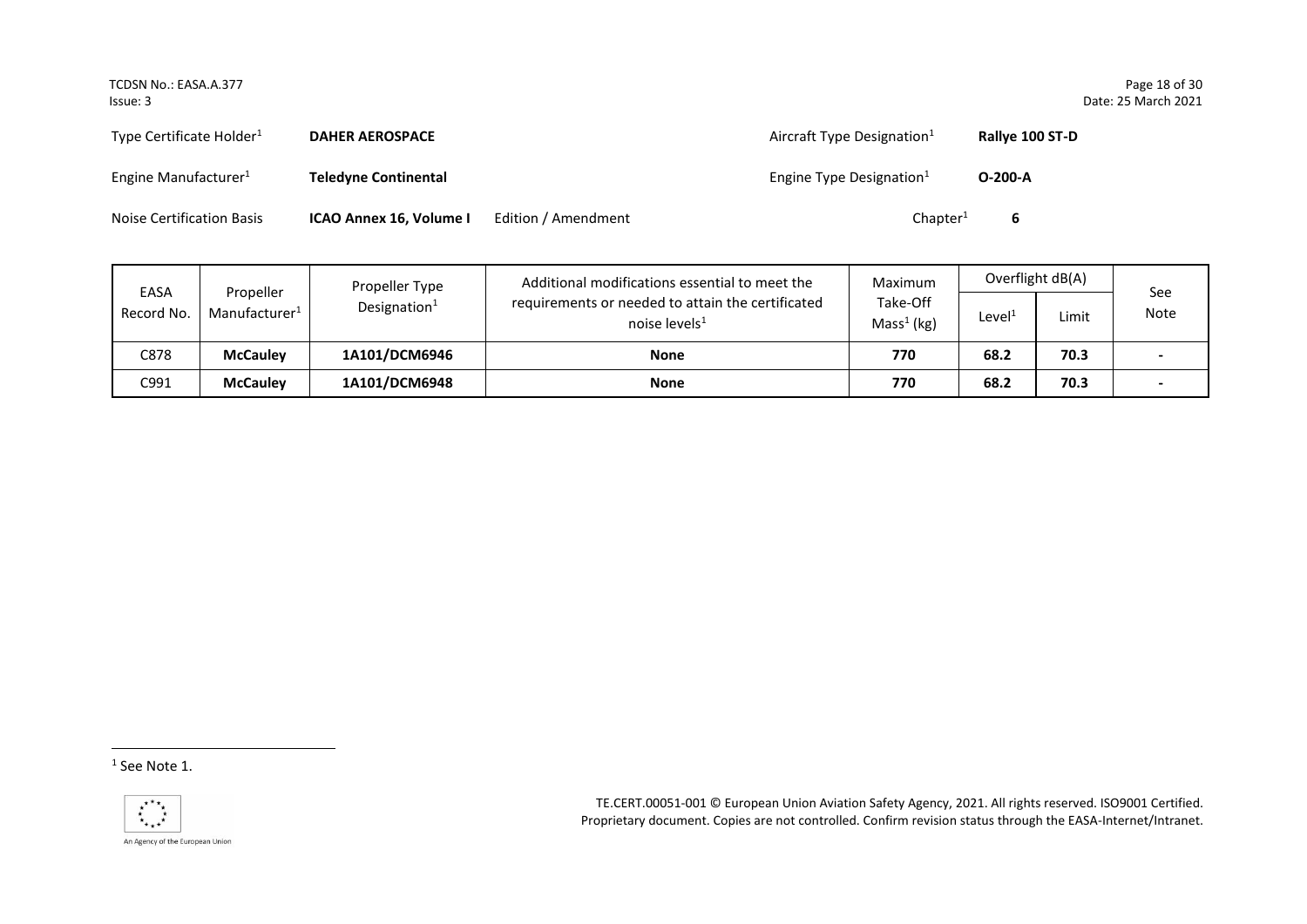| TCDSN No.: EASA.A.377<br>Issue: 3    |                         |                     |                                        |               | Page 19 of 30<br>Date: 25 March 2021 |
|--------------------------------------|-------------------------|---------------------|----------------------------------------|---------------|--------------------------------------|
| Type Certificate Holder <sup>1</sup> | <b>DAHER AEROSPACE</b>  |                     | Aircraft Type Designation <sup>1</sup> | Rallye 110 ST |                                      |
| Engine Manufacturer <sup>1</sup>     | Lycoming                |                     | Engine Type Designation <sup>1</sup>   | O-235-L2A     |                                      |
| Noise Certification Basis            | ICAO Annex 16, Volume I | Edition / Amendment | Chapter <sup>1</sup>                   | 6             |                                      |

| EASA       | Propeller                 | Propeller Type  | Additional modifications essential to meet the                                 | Maximum                  | Overflight dB(A) |       |                          |
|------------|---------------------------|-----------------|--------------------------------------------------------------------------------|--------------------------|------------------|-------|--------------------------|
| Record No. | Manufacturer <sup>1</sup> | Designation $1$ | requirements or needed to attain the certificated<br>noise levels <sup>1</sup> | Take-Off<br>$Mass1$ (kg) | Level            | Limit | See<br>Note              |
| C995       | <b>McCaulev</b>           | 1A103/TCM6958   | <b>None</b>                                                                    | 770                      | 69.1             | 70.3  | $\overline{\phantom{0}}$ |

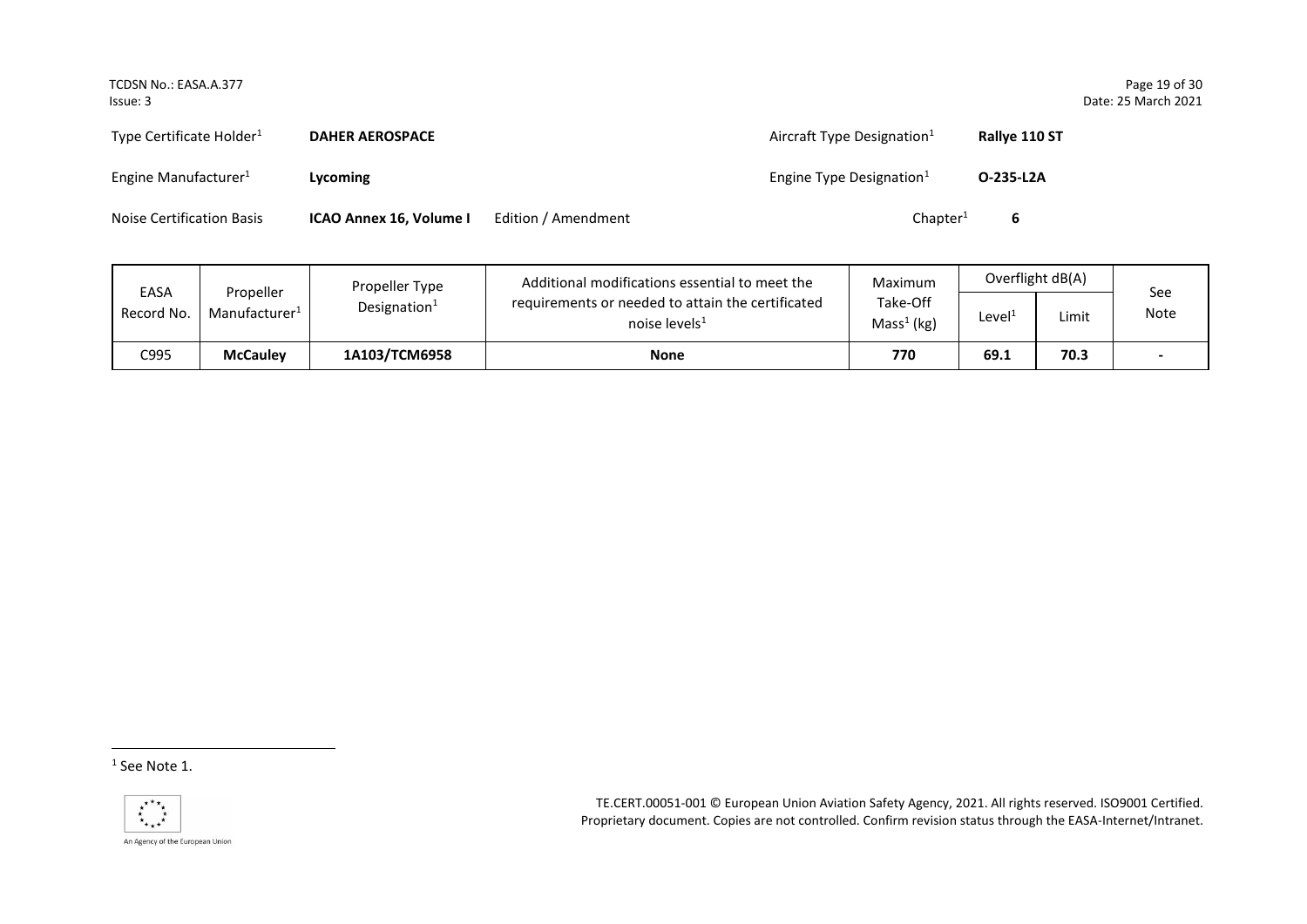| TCDSN No.: EASA.A.377<br>Issue: 3    |                                |                     |                                        |               | Page 20 of 30<br>Date: 25 March 2021 |
|--------------------------------------|--------------------------------|---------------------|----------------------------------------|---------------|--------------------------------------|
| Type Certificate Holder <sup>1</sup> | <b>DAHER AEROSPACE</b>         |                     | Aircraft Type Designation <sup>1</sup> | Rallye 110 ST |                                      |
| Engine Manufacturer <sup>1</sup>     | Lycoming                       |                     | Engine Type Designation <sup>1</sup>   | O-235-L2C     |                                      |
| Noise Certification Basis            | <b>ICAO Annex 16, Volume I</b> | Edition / Amendment | Chapter <sup>1</sup>                   | 6             |                                      |

| EASA<br>Record No. |                                        | Propeller Type<br>Designation $1$ | Additional modifications essential to meet the                                 | Maximum                            |                  | Overflight dB(A) | See<br>Note |
|--------------------|----------------------------------------|-----------------------------------|--------------------------------------------------------------------------------|------------------------------------|------------------|------------------|-------------|
|                    | Propeller<br>Manufacturer <sup>1</sup> |                                   | requirements or needed to attain the certificated<br>noise levels <sup>1</sup> | Take-Off<br>Mass <sup>1</sup> (kg) | Level $^{\rm 1}$ | Limit            |             |
| C999               | <b>McCauley</b>                        | 1A103/TCM6958                     | <b>None</b>                                                                    | 770                                | 69.1             | 70.3             |             |

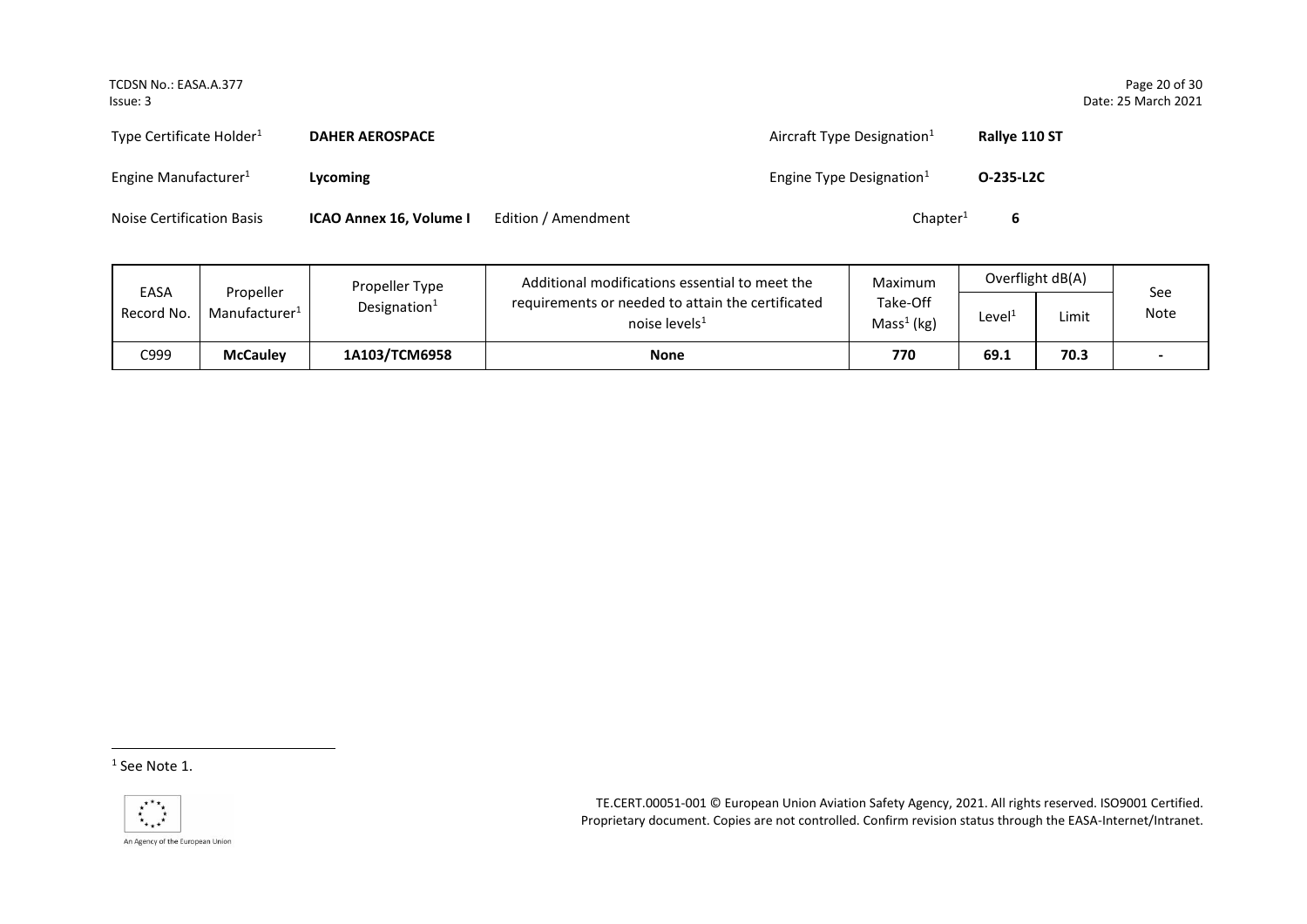| TCDSN No.: EASA.A.377<br>Issue: 3    |                         |                     |                                        |                      |               | Page 21 of 30<br>Date: 25 March 2021 |
|--------------------------------------|-------------------------|---------------------|----------------------------------------|----------------------|---------------|--------------------------------------|
| Type Certificate Holder <sup>1</sup> | <b>DAHER AEROSPACE</b>  |                     | Aircraft Type Designation <sup>1</sup> |                      | Rallye 150 ST |                                      |
| Engine Manufacturer <sup>1</sup>     | Lycoming                |                     | Engine Type Designation <sup>1</sup>   |                      | O-320-E2A     |                                      |
| Noise Certification Basis            | ICAO Annex 16, Volume I | Edition / Amendment |                                        | Chapter <sup>1</sup> |               |                                      |

| EASA<br>Record No. |                                        | Propeller Type<br>Designation $1$ | Additional modifications essential to meet the                                 | Maximum                                                | Overflight dB(A) | See<br>Note |
|--------------------|----------------------------------------|-----------------------------------|--------------------------------------------------------------------------------|--------------------------------------------------------|------------------|-------------|
|                    | Propeller<br>Manufacturer <sup>1</sup> |                                   | requirements or needed to attain the certificated<br>noise levels <sup>1</sup> | Take-Off<br>Level $^{\rm 1}$<br>Mass <sup>1</sup> (kg) | .imit            |             |
| C8813              | <b>Sensenich</b>                       | 74DM6-0-56                        | None                                                                           | 870                                                    |                  |             |

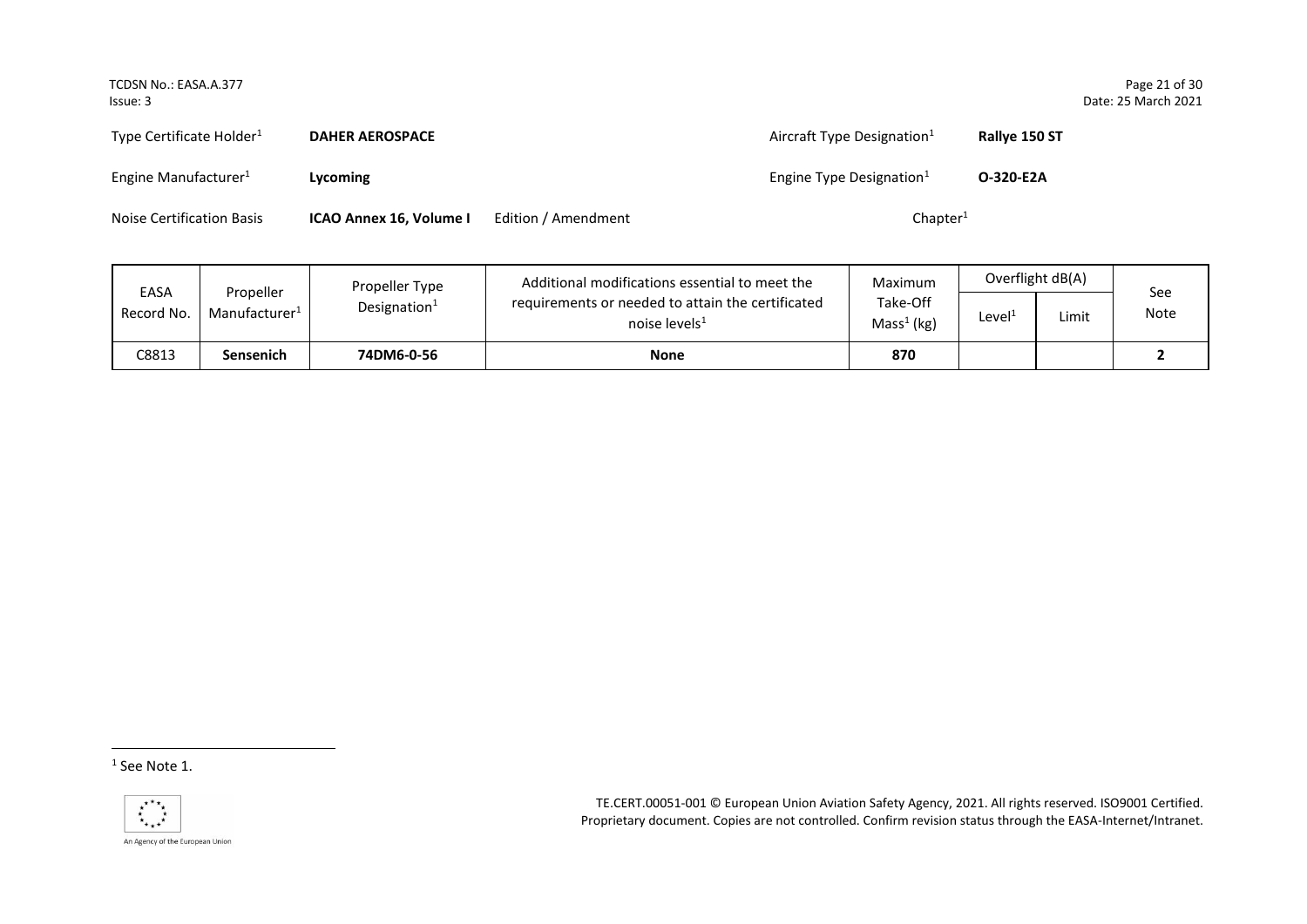| TCDSN No.: EASA.A.377<br>Issue: 3    |                         |                     |                                        | Page 22 of 30<br>Date: 25 March 2021 |
|--------------------------------------|-------------------------|---------------------|----------------------------------------|--------------------------------------|
| Type Certificate Holder <sup>1</sup> | <b>DAHER AEROSPACE</b>  |                     | Aircraft Type Designation <sup>1</sup> | Rallye 150 ST-D                      |
| Engine Manufacturer <sup>1</sup>     | Lycoming                |                     | Engine Type Designation <sup>1</sup>   | O-320-E2A                            |
| Noise Certification Basis            | ICAO Annex 16, Volume I | Edition / Amendment | Chapter $1$                            | 6                                    |

| EASA<br>Record No. |                                        | Propeller Type<br>Designation $1$ | Additional modifications essential to meet the                                 | Maximum                  |       | Overflight dB(A) | See<br>Note |
|--------------------|----------------------------------------|-----------------------------------|--------------------------------------------------------------------------------|--------------------------|-------|------------------|-------------|
|                    | Propeller<br>Manufacturer <sup>1</sup> |                                   | requirements or needed to attain the certificated<br>noise levels <sup>1</sup> | Take-Off<br>$Mass1$ (kg) | Level | Limit            |             |
| C10001             | <b>Sensenich</b>                       | 74DM6-0-56                        | <b>None</b>                                                                    | 870                      | 70.2  | 71.6             |             |

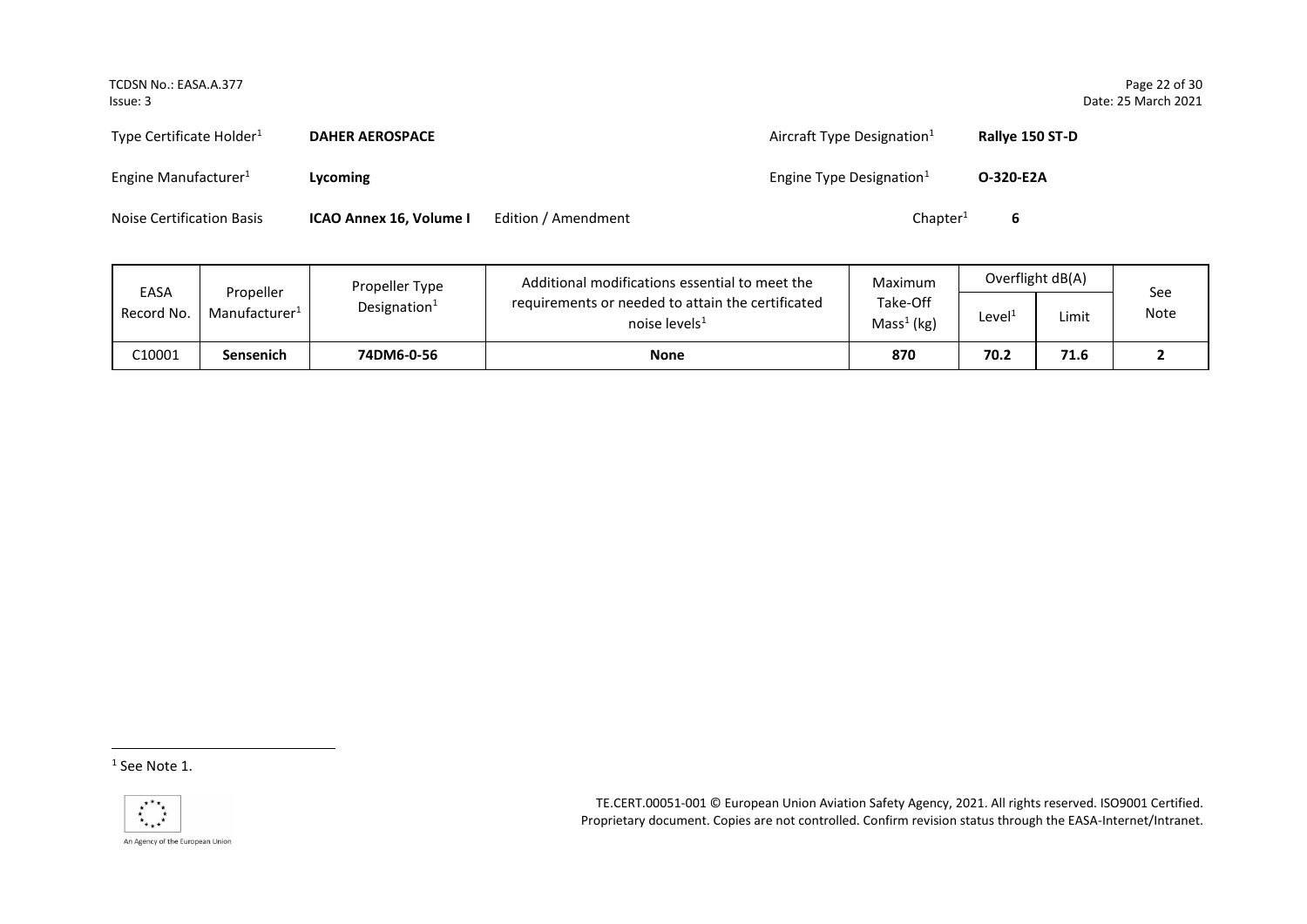| TCDSN No.: EASA.A.377<br>Issue: 3    |                                |                     |                                        |               | Page 23 of 30<br>Date: 25 March 2021 |
|--------------------------------------|--------------------------------|---------------------|----------------------------------------|---------------|--------------------------------------|
| Type Certificate Holder <sup>1</sup> | <b>DAHER AEROSPACE</b>         |                     | Aircraft Type Designation <sup>1</sup> | Rallye 150 SV |                                      |
| Engine Manufacturer <sup>1</sup>     | Lycoming                       |                     | Engine Type Designation <sup>1</sup>   | O-320-D2A     |                                      |
| Noise Certification Basis            | <b>ICAO Annex 16, Volume I</b> | Edition / Amendment | Chapter <sup>1</sup>                   | 6             |                                      |

|            |                                                                   | Propeller Type                                                                 | Additional modifications essential to meet the | Maximum            |       | Overflight dB(A) |  |
|------------|-------------------------------------------------------------------|--------------------------------------------------------------------------------|------------------------------------------------|--------------------|-------|------------------|--|
| Record No. | EASA<br>Propeller<br>Designation $1$<br>Manufacturer <sup>1</sup> | requirements or needed to attain the certificated<br>noise levels <sup>1</sup> | Take-Off<br>Mass <sup>1</sup> (kg)             | Level <sup>1</sup> | Limit | See<br>Note      |  |
| C1003      | <b>Sensenich</b>                                                  | 74DM-0-61                                                                      | <b>None</b>                                    | 870                | 64.9  | 71.6             |  |

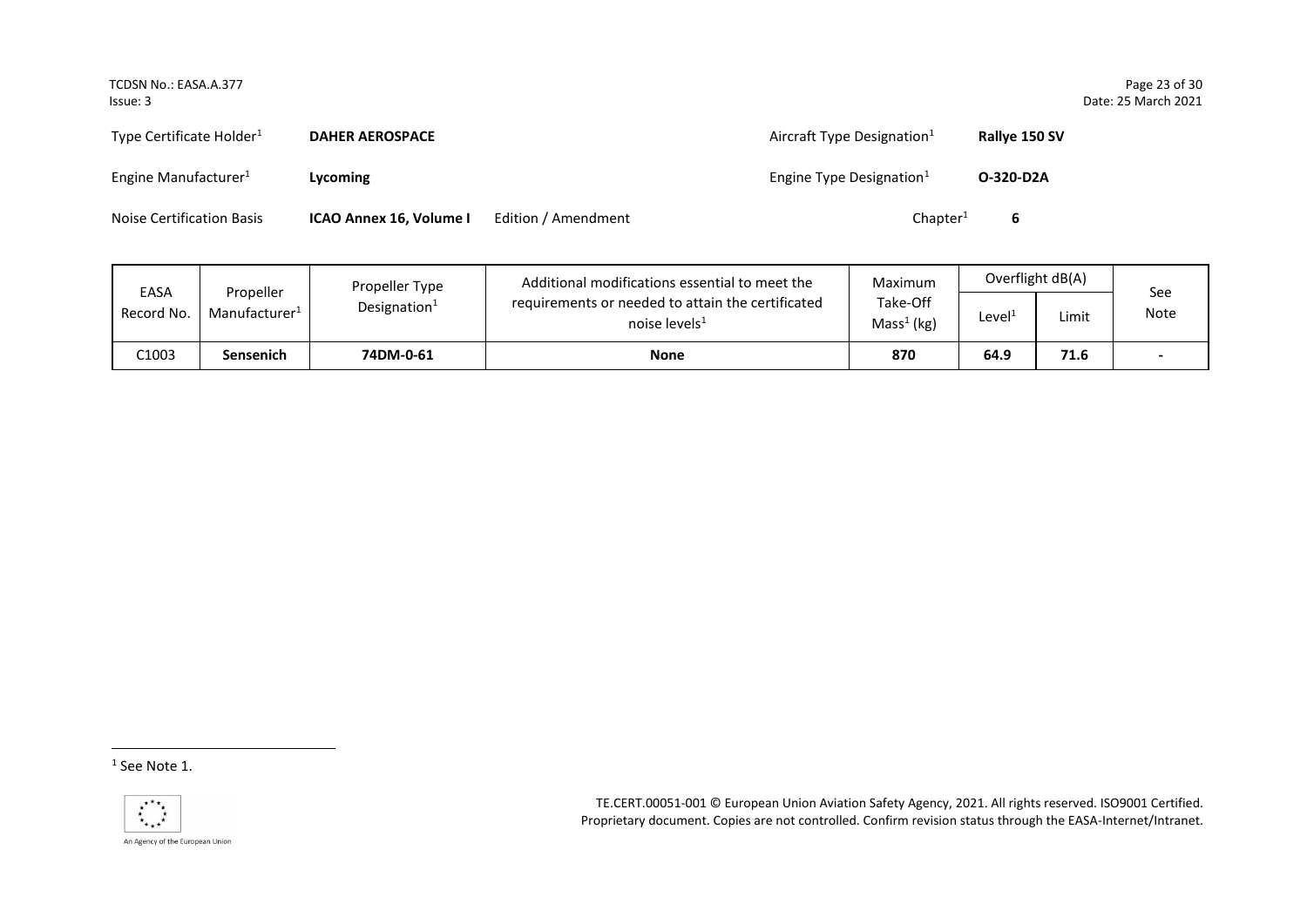| TCDSN No.: EASA.A.377<br>Issue: 3    |                         |                     |                                        |                | Page 24 of 30<br>Date: 25 March 2021 |
|--------------------------------------|-------------------------|---------------------|----------------------------------------|----------------|--------------------------------------|
| Type Certificate Holder <sup>1</sup> | <b>DAHER AEROSPACE</b>  |                     | Aircraft Type Designation <sup>1</sup> | Rallye 150 SVS |                                      |
| Engine Manufacturer <sup>1</sup>     | Lycoming                |                     | Engine Type Designation <sup>1</sup>   | O-320-D2A      |                                      |
| Noise Certification Basis            | ICAO Annex 16, Volume I | Edition / Amendment | Chapter <sup>1</sup>                   | 6              |                                      |

|                   |                                                                   | Propeller Type                                                                 | Additional modifications essential to meet the | Maximum            |       | Overflight dB(A) |  |
|-------------------|-------------------------------------------------------------------|--------------------------------------------------------------------------------|------------------------------------------------|--------------------|-------|------------------|--|
| Record No.        | EASA<br>Propeller<br>Designation $1$<br>Manufacturer <sup>1</sup> | requirements or needed to attain the certificated<br>noise levels <sup>1</sup> | Take-Off<br>Mass <sup>1</sup> (kg)             | Level <sup>1</sup> | Limit | See<br>Note      |  |
| C <sub>1010</sub> | <b>Sensenich</b>                                                  | 74DM6-0-61                                                                     | <b>Silencer: Thielmann</b>                     | 870                | 62.3  | 71.6             |  |

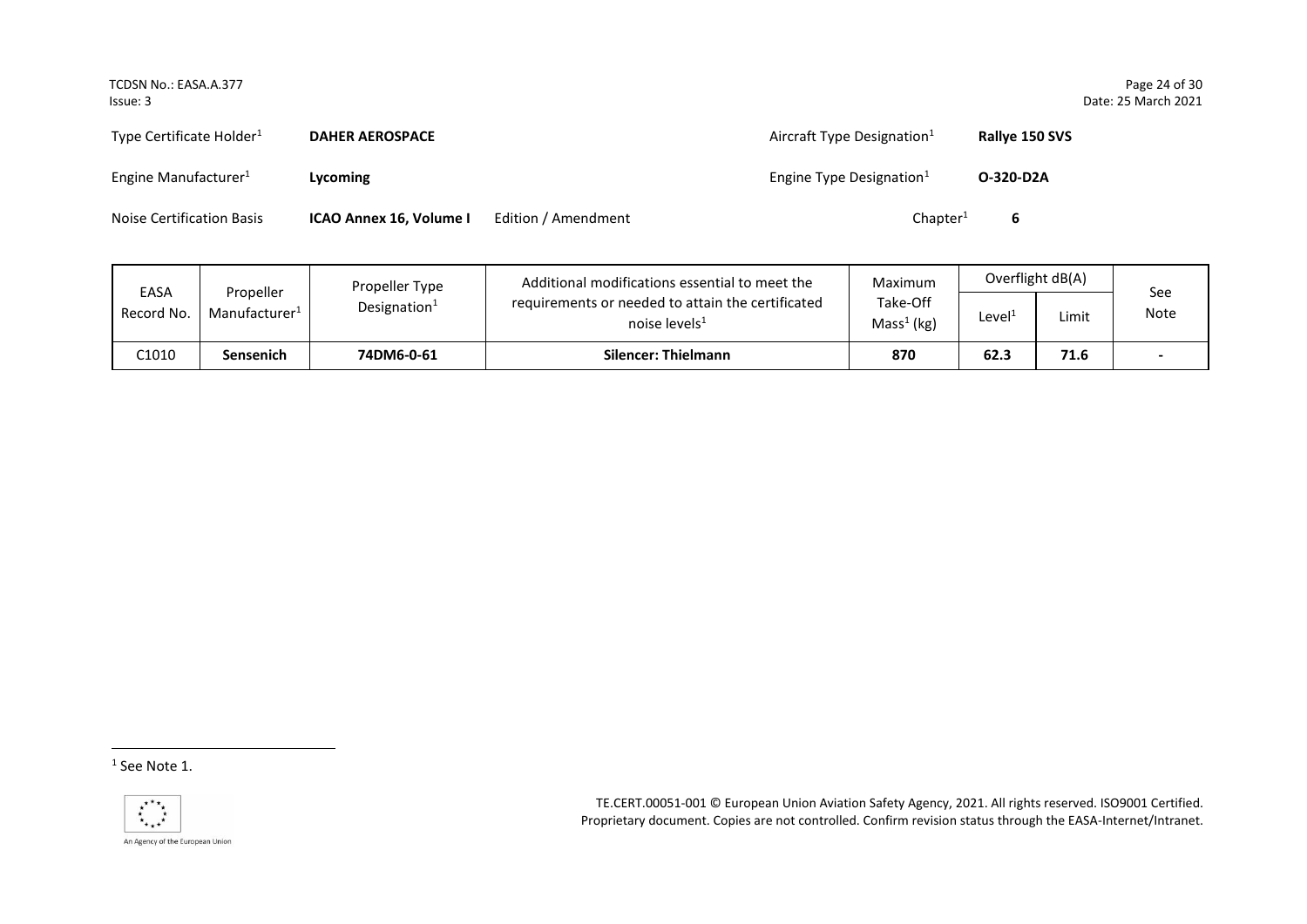| TCDSN No.: EASA.A.377<br>Issue: 3    |                         |                     |                                        |              | Page 25 of 30<br>Date: 25 March 2021 |
|--------------------------------------|-------------------------|---------------------|----------------------------------------|--------------|--------------------------------------|
| Type Certificate Holder <sup>1</sup> | <b>DAHER AEROSPACE</b>  |                     | Aircraft Type Designation <sup>1</sup> | Rallye 150 T |                                      |
| Engine Manufacturer <sup>1</sup>     | Lycoming                |                     | Engine Type Designation <sup>1</sup>   | O-320-E2A    |                                      |
| <b>Noise Certification Basis</b>     | ICAO Annex 16, Volume I | Edition / Amendment | Chapter <sup>1</sup>                   | 6            |                                      |

| EASA       |                                        | Propeller Type  | Additional modifications essential to meet the                                 | Maximum                            |                  | Overflight dB(A) | See<br>Note |
|------------|----------------------------------------|-----------------|--------------------------------------------------------------------------------|------------------------------------|------------------|------------------|-------------|
| Record No. | Propeller<br>Manufacturer <sup>1</sup> | Designation $1$ | requirements or needed to attain the certificated<br>noise levels <sup>1</sup> | Take-Off<br>Mass <sup>1</sup> (kg) | Level $^{\rm 1}$ | Limit            |             |
| C9369      | <b>Sensenich</b>                       | 74DM6-0-54      | <b>None</b>                                                                    | 950                                | 72.0             | 72.7             |             |
| C8978      | <b>Sensenich</b>                       | 74DM6-0-56      | <b>None</b>                                                                    | 950                                | 72.4             | 72.7             |             |

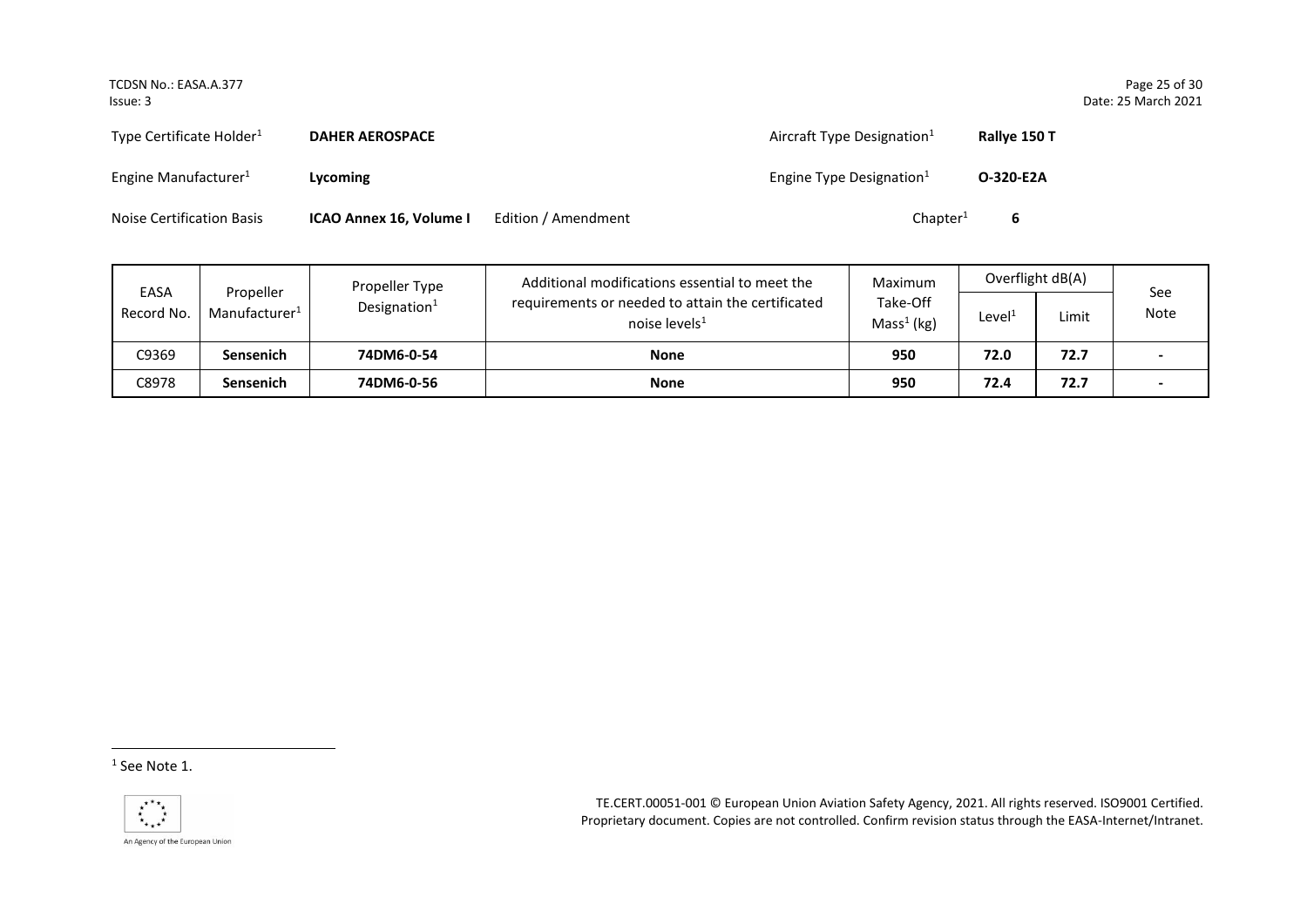| TCDSN No.: EASA.A.377<br>Issue: 3    |                         |                     |                                        |                | Page 26 of 30<br>Date: 25 March 2021 |
|--------------------------------------|-------------------------|---------------------|----------------------------------------|----------------|--------------------------------------|
| Type Certificate Holder <sup>1</sup> | <b>DAHER AEROSPACE</b>  |                     | Aircraft Type Designation <sup>1</sup> | Rallye 150 T-D |                                      |
| Engine Manufacturer <sup>1</sup>     | Lycoming                |                     | Engine Type Designation <sup>1</sup>   | $O-320-E()$    |                                      |
| Noise Certification Basis            | ICAO Annex 16, Volume I | Edition / Amendment | Chapter <sup>1</sup>                   | 6              |                                      |

| EASA              |                                                                                                                                             | Propeller Type                     | Additional modifications essential to meet the | Maximum | Overflight dB(A) |      |  |
|-------------------|---------------------------------------------------------------------------------------------------------------------------------------------|------------------------------------|------------------------------------------------|---------|------------------|------|--|
| Record No.        | Propeller<br>requirements or needed to attain the certificated<br>Designation $1$<br>Manufacturer <sup>1</sup><br>noise levels <sup>1</sup> | Take-Off<br>Mass <sup>1</sup> (kg) | Level <sup>1</sup>                             | Limit   | See<br>Note      |      |  |
| C <sub>1016</sub> | Sensenich                                                                                                                                   | 74DM6-0-54                         | <b>None</b>                                    | 950     | 72.0             | 72.7 |  |

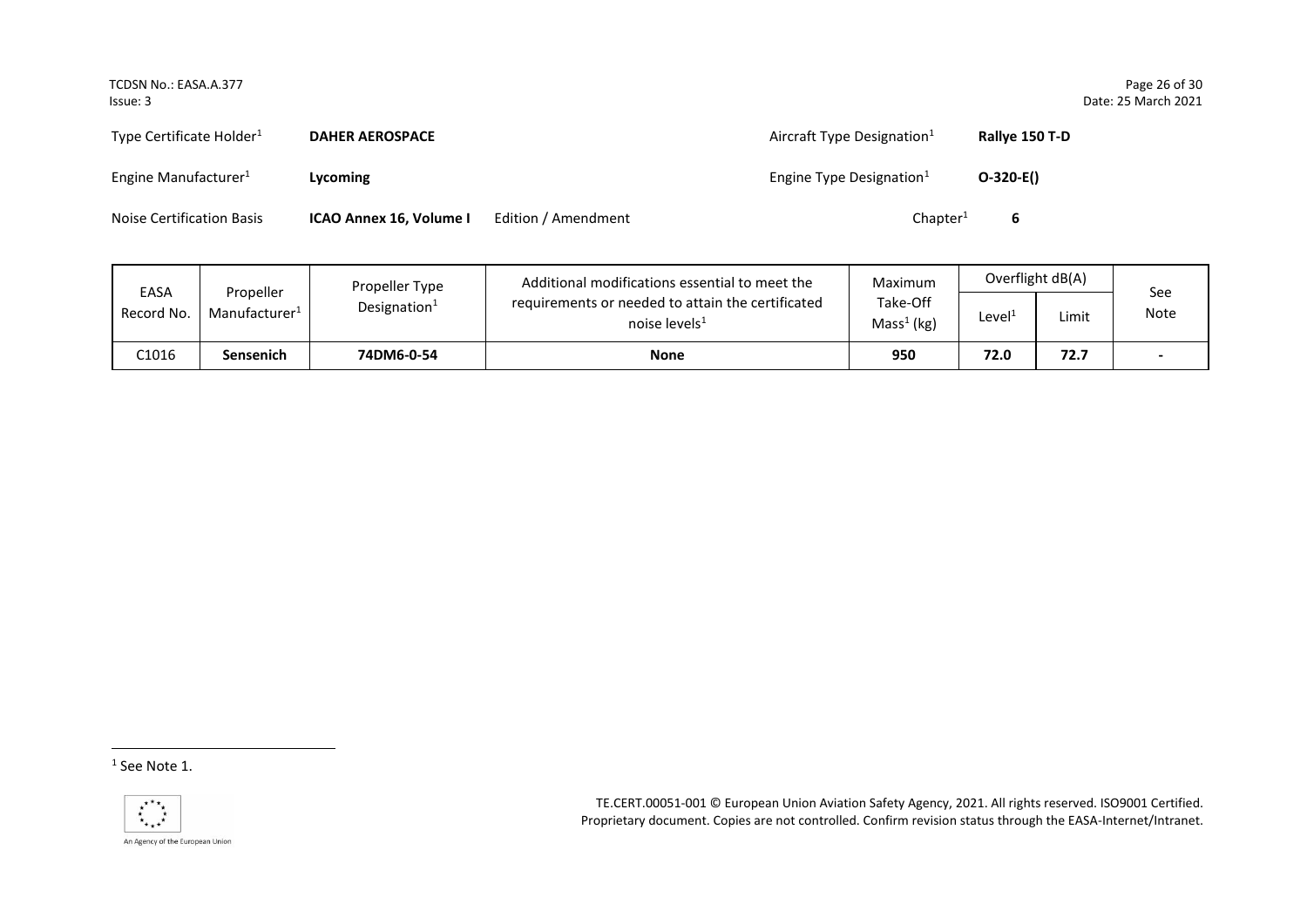| TCDSN No.: EASA.A.377<br>Issue: 3    |                         |                     |                                        |              | Page 27 of 30<br>Date: 25 March 2021 |
|--------------------------------------|-------------------------|---------------------|----------------------------------------|--------------|--------------------------------------|
| Type Certificate Holder <sup>1</sup> | <b>DAHER AEROSPACE</b>  |                     | Aircraft Type Designation <sup>1</sup> | Rallye 180 T |                                      |
| Engine Manufacturer <sup>1</sup>     | Lycoming                |                     | Engine Type Designation <sup>1</sup>   | O-360-A3A    |                                      |
| <b>Noise Certification Basis</b>     | ICAO Annex 16, Volume I | Edition / Amendment | Chapter <sup>1</sup>                   | 6            |                                      |

| EASA       |                           | Additional modifications essential to meet the<br>Propeller Type<br>Propeller |                                                                       | Maximum                            | Overflight dB(A)   |       | See                      |
|------------|---------------------------|-------------------------------------------------------------------------------|-----------------------------------------------------------------------|------------------------------------|--------------------|-------|--------------------------|
| Record No. | Manufacturer <sup>1</sup> | Designation $1$                                                               | requirements or needed to attain the certificated<br>noise levels $1$ | Take-Off<br>Mass <sup>1</sup> (kg) | Level <sup>1</sup> | Limit | Note                     |
| C1019      | <b>Sensenich</b>          | 76EM8-0-54                                                                    | Silencer: Thielmann                                                   | 950                                | 63.1               | 72.7  | $\overline{\phantom{0}}$ |
| C5628      | <b>Sensenich</b>          | 76EM8-0-54                                                                    | <b>None</b>                                                           | 950                                | 69.0               | 72.7  | $\overline{\phantom{0}}$ |

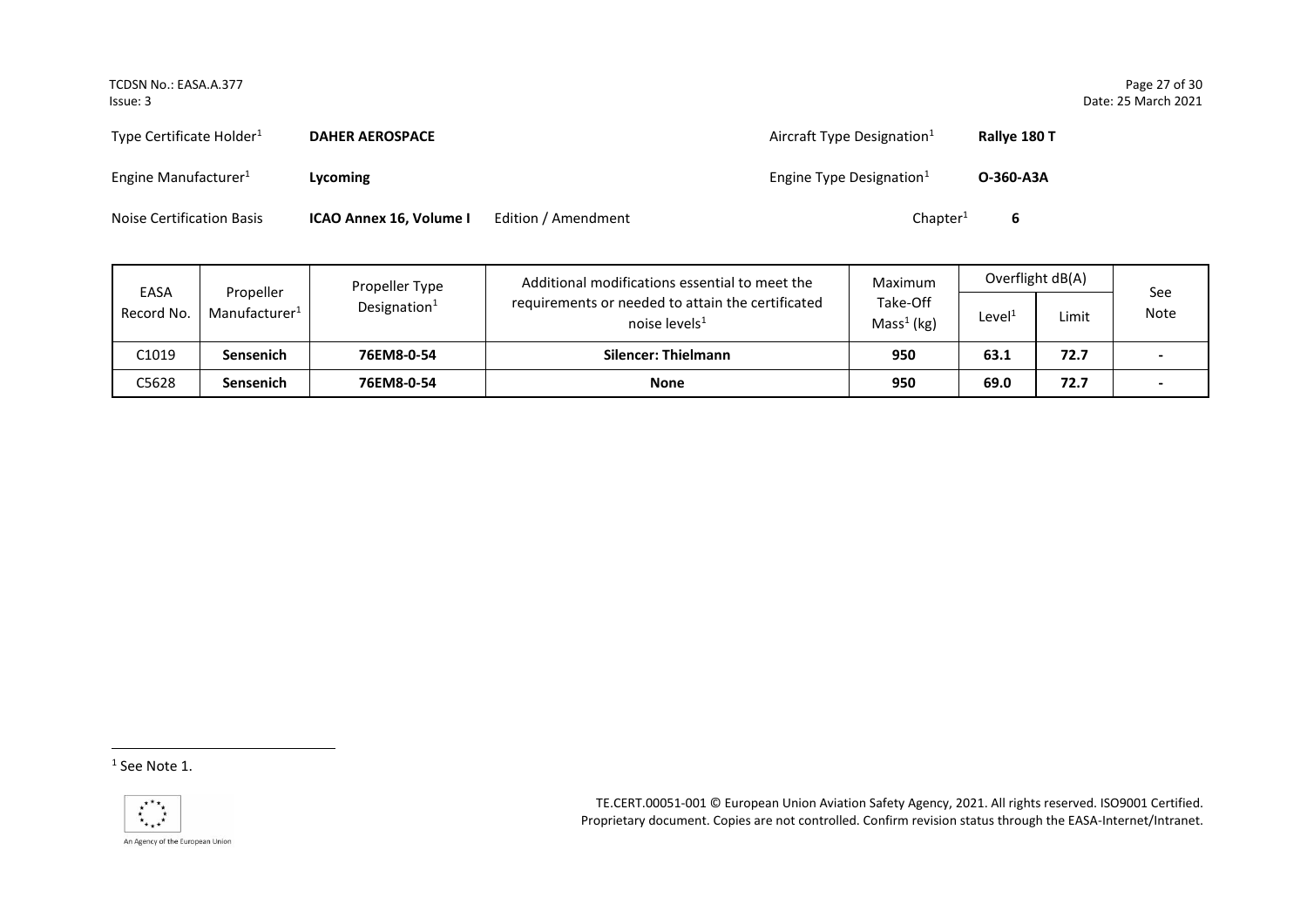| TCDSN No.: EASA.A.377<br>Issue: 3    |                                |                     |                                        | Page 28 of 30<br>Date: 25 March 2021 |  |
|--------------------------------------|--------------------------------|---------------------|----------------------------------------|--------------------------------------|--|
| Type Certificate Holder <sup>1</sup> | <b>DAHER AEROSPACE</b>         |                     | Aircraft Type Designation <sup>1</sup> | Rallye 180 T-D                       |  |
| Engine Manufacturer <sup>1</sup>     | Lycoming                       |                     | Engine Type Designation <sup>1</sup>   | O-360-A3A                            |  |
| Noise Certification Basis            | <b>ICAO Annex 16, Volume I</b> | Edition / Amendment | Chapter <sup>1</sup>                   | 6                                    |  |

| EASA<br>Propeller |                           | Propeller Type                                                                                    | Additional modifications essential to meet the | Maximum          | Overflight dB(A) |             |  |
|-------------------|---------------------------|---------------------------------------------------------------------------------------------------|------------------------------------------------|------------------|------------------|-------------|--|
| Record No.        | Manufacturer <sup>1</sup> | requirements or needed to attain the certificated<br>Designation $1$<br>noise levels <sup>1</sup> | Take-Off<br>Mass <sup>1</sup> (kg)             | Level $^{\rm 1}$ | Limit            | See<br>Note |  |
| C10443            | <b>Sensenich</b>          | 76EM8-0-54                                                                                        | Maximum continuous power limited to 2575 RPM   | 950              | 69.0             | 72.7        |  |
| C10444            | <b>Sensenich</b>          | 76EM8-0-56                                                                                        | Maximum continuous power limited to 2575 RPM   | 950              | 69.4             | 72.7        |  |

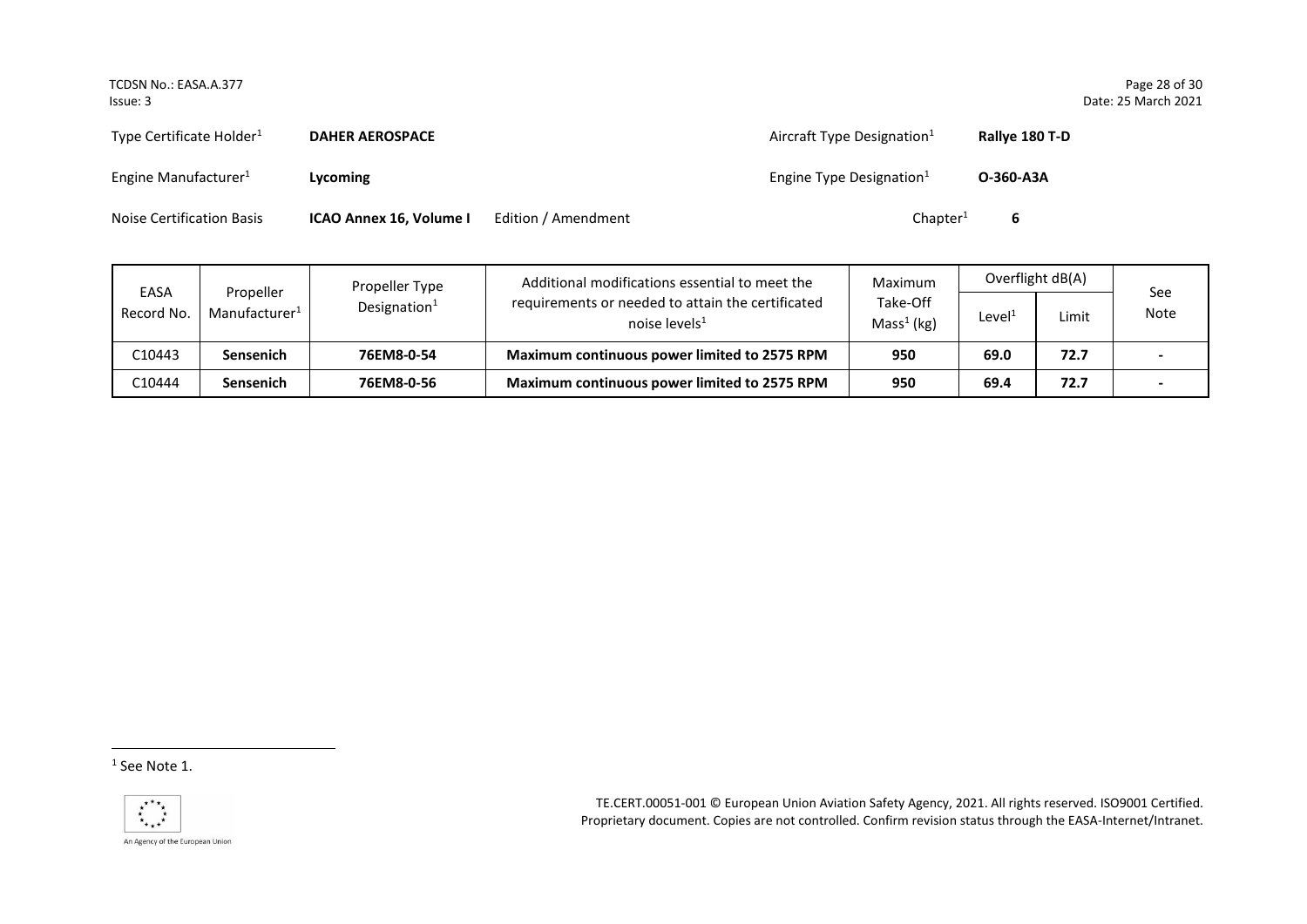#### **CS-36 Amendment level**

| ICAO, Annex 16, Volume I Amendment level |  |  |  |  |
|------------------------------------------|--|--|--|--|
| Corresponding CS-36 Amendment level      |  |  |  |  |

#### **TCDSN EASA.A.377 Notes**

- 1. In cases where it is appropriate to issue a noise certificate, items so marked shall be included on EASA Form 45.
- 2. This aircraft type conforms with the provisions of Article 6.1 of Regulation 2018/1139 without the need to comply with the Standards of ICAO Annex 16, Volume I, by virtue of the date of type certification. However individual examples of this type which were first issued with a certificate of airworthiness on or after 1 January 1980 are required to demonstrate compliance with the Standards of ICAO Annex 16, Volume I, Chapter 6.